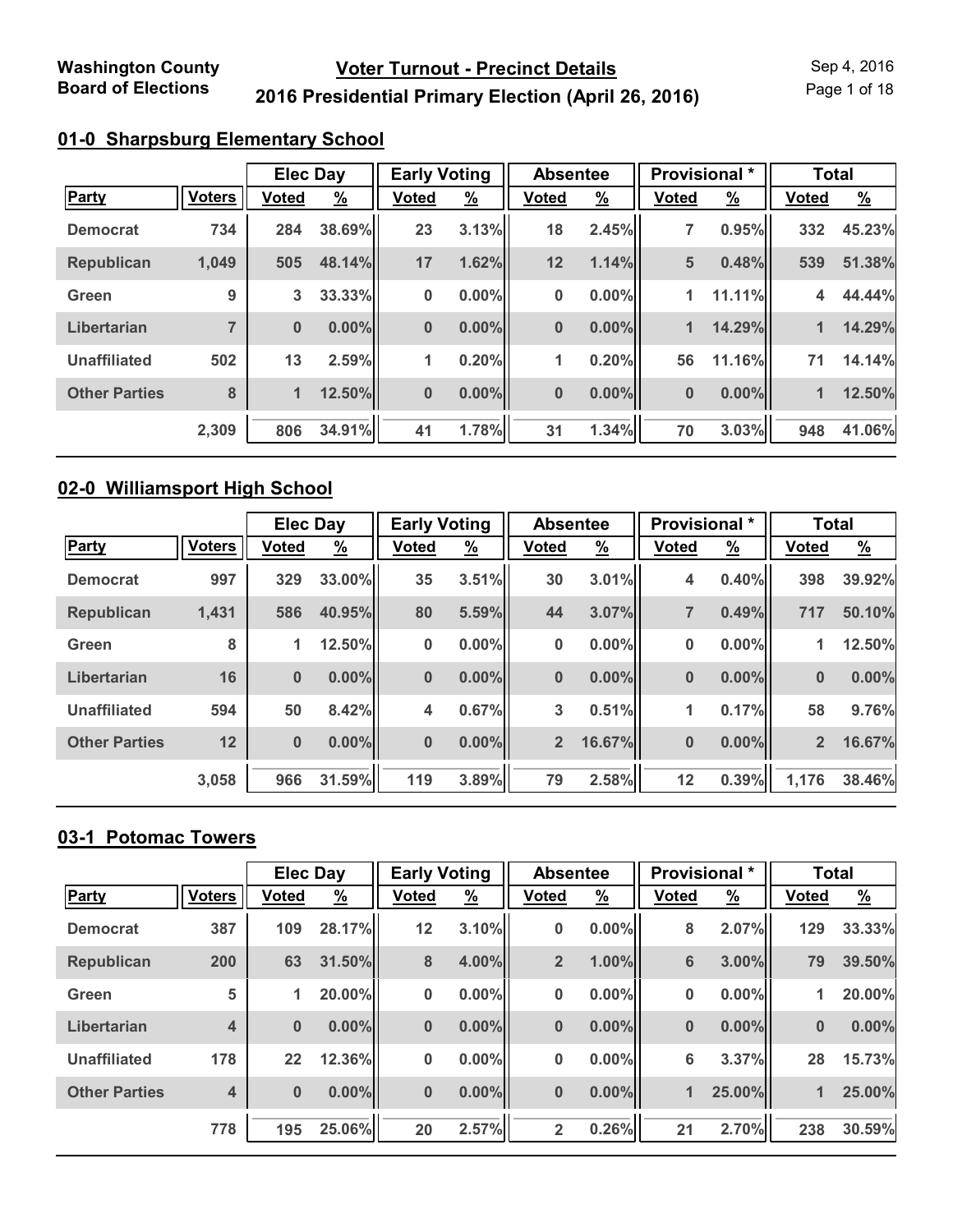Page 2 of 18

## **2016 Presidential Primary Election (April 26, 2016)**

### **03-2 Emmanuel United Methodist Church**

|                      |               | <b>Elec Day</b> |               | <b>Early Voting</b> |               | <b>Absentee</b> |          | <b>Provisional</b> * |               | <b>Total</b> |               |
|----------------------|---------------|-----------------|---------------|---------------------|---------------|-----------------|----------|----------------------|---------------|--------------|---------------|
| <b>Party</b>         | <b>Voters</b> | <b>Voted</b>    | $\frac{9}{6}$ | <b>Voted</b>        | $\frac{9}{6}$ | <b>Voted</b>    | <u>%</u> | <b>Voted</b>         | $\frac{9}{6}$ | <b>Voted</b> | $\frac{9}{6}$ |
| <b>Democrat</b>      | 485           | 184             | 37.94%        | 19                  | 3.92%         | 4               | 0.82%    | 7                    | 1.44%         | 214          | 44.12%        |
| <b>Republican</b>    | 331           | 115             | 34.74%        | 14                  | 4.23%         | 3               | 0.91%    | $\overline{2}$       | 0.60%         | 134          | 40.48%        |
| Green                | 5             | 0               | $0.00\%$      | $\bf{0}$            | $0.00\%$      | 0               | $0.00\%$ | 0                    | 0.00%         | 0            | 0.00%         |
| Libertarian          | 11            | $\blacksquare$  | $9.09\%$      | $\bf{0}$            | $0.00\%$      | $\bf{0}$        | $0.00\%$ | $\bf{0}$             | 0.00%         | 1            | 9.09%         |
| <b>Unaffiliated</b>  | 253           | 34              | 13.44%        | $\overline{2}$      | 0.79%         | 0               | $0.00\%$ | 6                    | 2.37%         | 42           | 16.60%        |
| <b>Other Parties</b> | 3             | $\bf{0}$        | $0.00\%$      | $\bf{0}$            | $0.00\%$      | $\bf{0}$        | $0.00\%$ | 0                    | 0.00%         | $\bf{0}$     | 0.00%         |
|                      | 1,088         | 334             | 30.70%        | 35                  | 3.22%         | 7               | 0.64%    | 15                   | 1.38%         | 391          | 35.94%        |

#### **03-3 Emma K. Doub Elementary School**

|                      |               | <b>Elec Day</b> |          | <b>Early Voting</b> |               | <b>Absentee</b> |               | Provisional * |               | <b>Total</b>   |               |
|----------------------|---------------|-----------------|----------|---------------------|---------------|-----------------|---------------|---------------|---------------|----------------|---------------|
| <b>Party</b>         | <b>Voters</b> | <b>Voted</b>    | <u>%</u> | <b>Voted</b>        | $\frac{9}{6}$ | <b>Voted</b>    | $\frac{9}{6}$ | <b>Voted</b>  | $\frac{9}{6}$ | <b>Voted</b>   | $\frac{9}{6}$ |
| <b>Democrat</b>      | 660           | 169             | 25.61%   | 22                  | 3.33%         | 8               | 1.21%         | 13            | 1.97%         | 212            | 32.12%        |
| <b>Republican</b>    | 515           | 173             | 33.59%   | 19                  | 3.69%         | 5               | 0.97%         | 4             | 0.78%         | 201            | 39.03%        |
| Green                | 5             | 0               | $0.00\%$ | $\bf{0}$            | $0.00\%$      | 0               | $0.00\%$      | 0             | $0.00\%$      | 0              | $0.00\%$      |
| Libertarian          | 15            | $\overline{2}$  | 13.33%   | $\bf{0}$            | $0.00\%$      | $\bf{0}$        | $0.00\%$      | 1             | 6.67%         | 3              | 20.00%        |
| <b>Unaffiliated</b>  | 374           | 29              | 7.75%    | $\bf{0}$            | $0.00\%$      | 0               | $0.00\%$      | 4             | 1.07%         | 33             | 8.82%         |
| <b>Other Parties</b> | 8             | $\overline{2}$  | 25.00%   | $\bf{0}$            | $0.00\%$      | $\bf{0}$        | $0.00\%$      | $\bf{0}$      | $0.00\%$      | $\overline{2}$ | 25.00%        |
|                      | 1,577         | 375             | 23.78%   | 41                  | 2.60%         | 13              | 0.82%         | 22            | 1.40%         | 451            | 28.60%        |

#### **03-4 Girls' Inc.**

|                      |               | <b>Elec Day</b> |          | <b>Early Voting</b> |               | <b>Absentee</b> |               | Provisional *  |               | <b>Total</b> |               |
|----------------------|---------------|-----------------|----------|---------------------|---------------|-----------------|---------------|----------------|---------------|--------------|---------------|
| <b>Party</b>         | <b>Voters</b> | <b>Voted</b>    | <u>%</u> | <b>Voted</b>        | $\frac{9}{6}$ | <b>Voted</b>    | $\frac{9}{6}$ | <b>Voted</b>   | $\frac{9}{6}$ | <b>Voted</b> | $\frac{9}{6}$ |
| <b>Democrat</b>      | 607           | 99              | 16.31%   | 5                   | 0.82%         | 5               | 0.82%         | 3              | 0.49%         | 112          | 18.45%        |
| <b>Republican</b>    | 317           | 78              | 24.61%   | 10                  | 3.15%         | $\bf{0}$        | $0.00\%$      | $\overline{2}$ | 0.63%         | 90           | 28.39%        |
| Green                | 8             | 0               | $0.00\%$ | $\bf{0}$            | $0.00\%$      | 0               | 0.00%         | 1              | 12.50%        | 1            | 12.50%        |
| Libertarian          | 10            | $\bf{0}$        | $0.00\%$ | $\bf{0}$            | $0.00\%$      | $\bf{0}$        | $0.00\%$      | $\bf{0}$       | $0.00\%$      | $\bf{0}$     | 0.00%         |
| <b>Unaffiliated</b>  | 306           | 21              | 6.86%    | 1                   | 0.33%         | 0               | 0.00%         | $\overline{2}$ | 0.65%         | 24           | 7.84%         |
| <b>Other Parties</b> | 3             | 1               | 33.33%   | $\bf{0}$            | $0.00\%$      | $\bf{0}$        | $0.00\%$      | 0              | $0.00\%$      | 1            | 33.33%        |
|                      | 1,251         | 199             | 15.91%   | 16                  | 1.28%         | 5               | 0.40%         | 8              | 0.64%         | 228          | 18.23%        |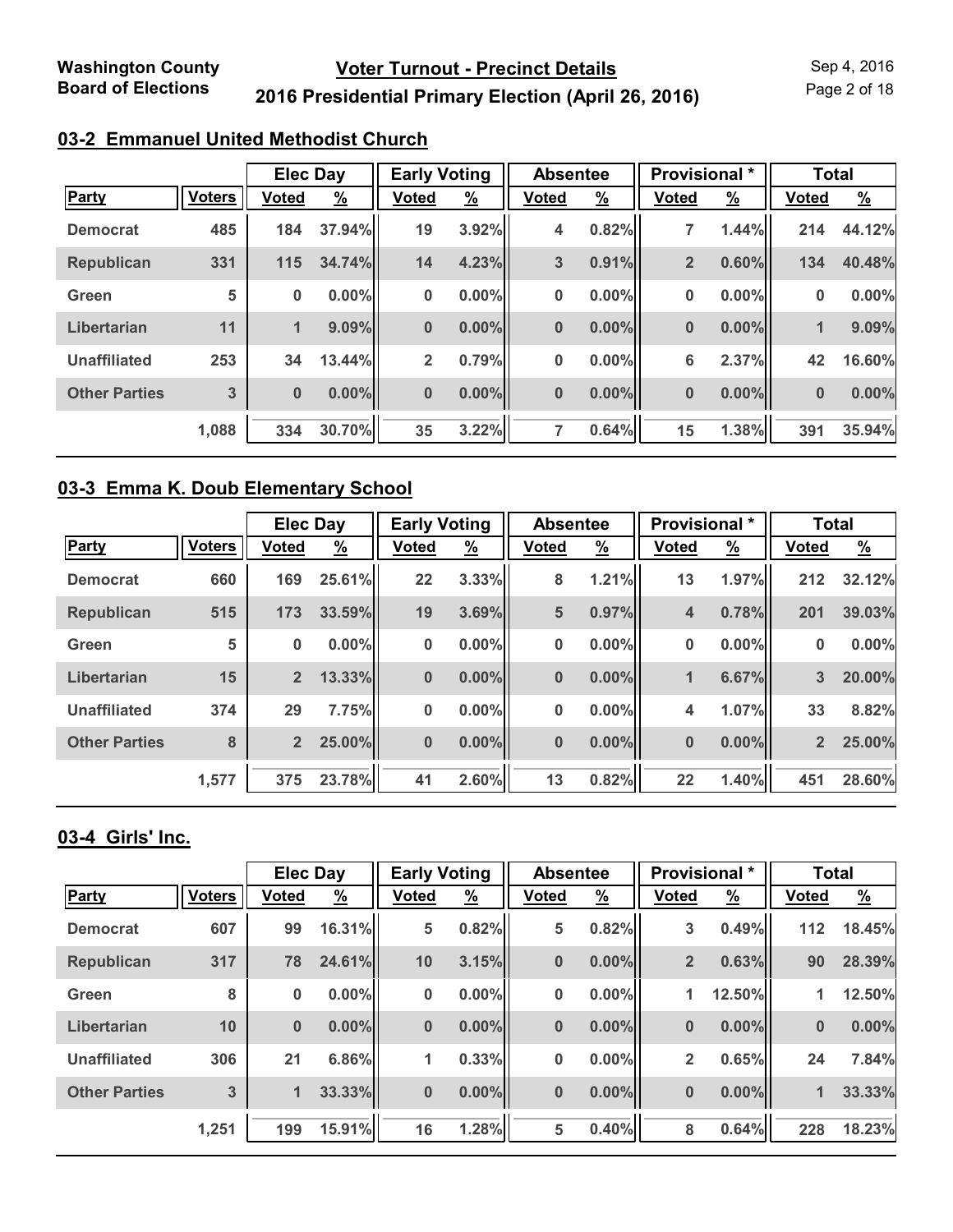Page 3 of 18

## **2016 Presidential Primary Election (April 26, 2016)**

|  |  | 03-5 Emma K. Doub Elementary School |  |
|--|--|-------------------------------------|--|
|  |  |                                     |  |

|                      |               | <b>Elec Day</b> |               | <b>Early Voting</b> |               | <b>Absentee</b> |               | Provisional * |               | <b>Total</b>            |               |
|----------------------|---------------|-----------------|---------------|---------------------|---------------|-----------------|---------------|---------------|---------------|-------------------------|---------------|
| Party                | <b>Voters</b> | <b>Voted</b>    | $\frac{9}{6}$ | <b>Voted</b>        | $\frac{9}{6}$ | <b>Voted</b>    | $\frac{9}{6}$ | <b>Voted</b>  | $\frac{9}{6}$ | <b>Voted</b>            | $\frac{9}{6}$ |
| <b>Democrat</b>      | 0             | 0               | $0.00\%$      | 0                   | $0.00\%$      | 0               | $0.00\%$      | 0             | $0.00\%$      | 0                       | 0.00%         |
| <b>Republican</b>    | 7             | 1               | 14.29%        | $\bf{0}$            | $0.00\%$      | 3               | 42.86%        | 0             | $0.00\%$      | $\overline{\mathbf{4}}$ | 57.14%        |
| Green                | $\bf{0}$      | $\bf{0}$        | $0.00\%$      | 0                   | $0.00\%$      | 0               | 0.00%         | 0             | $0.00\%$      | 0                       | 0.00%         |
| Libertarian          | 1             | $\bf{0}$        | $0.00\%$      | $\bf{0}$            | $0.00\%$      | $\pmb{0}$       | $0.00\%$      | $\bf{0}$      | $0.00\%$      | $\bf{0}$                | 0.00%         |
| <b>Unaffiliated</b>  | $\bf{0}$      | 0               | $0.00\%$      | 0                   | $0.00\%$      | 0               | $0.00\%$      | 0             | $0.00\%$      | 0                       | 0.00%         |
| <b>Other Parties</b> | $\bf{0}$      | $\bf{0}$        | $0.00\%$      | $\bf{0}$            | $0.00\%$      | $\pmb{0}$       | $0.00\%$      | 0             | $0.00\%$      | $\bf{0}$                | 0.00%         |
|                      | 8             | 1               | 12.50%        | $\bf{0}$            | $0.00\%$      | 3               | 37.50%        | 0             | $0.00\%$      | 4                       | 50.00%        |

#### **04-0 Clear Spring High School**

|                      |                | <b>Elec Day</b> |               | <b>Early Voting</b> |               | <b>Absentee</b> |               | Provisional * |               | <b>Total</b> |          |
|----------------------|----------------|-----------------|---------------|---------------------|---------------|-----------------|---------------|---------------|---------------|--------------|----------|
| <b>Party</b>         | <b>Voters</b>  | <b>Voted</b>    | $\frac{9}{6}$ | <b>Voted</b>        | $\frac{9}{6}$ | <b>Voted</b>    | $\frac{9}{6}$ | <b>Voted</b>  | $\frac{9}{6}$ | <b>Voted</b> | <u>%</u> |
| <b>Democrat</b>      | 573            | 208             | 36.30%        | 19                  | 3.32%         | 4               | 0.70%         | 0             | $0.00\%$      | 231          | 40.31%   |
| <b>Republican</b>    | 1,265          | 642             | 50.75%        | 47                  | 3.72%         | 13              | 1.03%         | 3             | 0.24%         | 705          | 55.73%   |
| Green                | 4              | 0               | $0.00\%$      | $\bf{0}$            | $0.00\%$      | 0               | $0.00\%$      | 0             | $0.00\%$      | 0            | 0.00%    |
| Libertarian          | $\overline{7}$ | $\bf{0}$        | $0.00\%$      | $\bf{0}$            | $0.00\%$      | $\bf{0}$        | $0.00\%$      | $\bf{0}$      | $0.00\%$      | $\bf{0}$     | 0.00%    |
| <b>Unaffiliated</b>  | 362            | 37              | 10.22%        | $\overline{2}$      | 0.55%         | 0               | $0.00\%$      | 2             | 0.55%         | 41           | 11.33%   |
| <b>Other Parties</b> | 8              | $\overline{2}$  | 25.00%        | $\mathbf{1}$        | 12.50%        | $\bf{0}$        | $0.00\%$      | $\bf{0}$      | $0.00\%$      | 3            | 37.50%   |
|                      | 2,219          | 889             | 40.06%        | 69                  | 3.11%         | 17              | 0.77%         | 5             | 0.23%         | 980          | 44.16%   |

## **05-0 Hancock Middle Senior High School**

|                      |               | <b>Elec Day</b> |               | <b>Early Voting</b> |               | <b>Absentee</b> |               | <b>Provisional</b> * |               | <b>Total</b>   |               |
|----------------------|---------------|-----------------|---------------|---------------------|---------------|-----------------|---------------|----------------------|---------------|----------------|---------------|
| Party                | <b>Voters</b> | <b>Voted</b>    | $\frac{9}{6}$ | <b>Voted</b>        | $\frac{9}{6}$ | <b>Voted</b>    | $\frac{9}{6}$ | <b>Voted</b>         | $\frac{9}{6}$ | <b>Voted</b>   | $\frac{9}{6}$ |
| <b>Democrat</b>      | 571           | 139             | 24.34%        | $\overline{2}$      | 0.35%         | 7               | 1.23%         | 8                    | 1.40%         | 156            | 27.32%        |
| <b>Republican</b>    | 1,295         | 590             | 45.56%        | 14                  | 1.08%         | 14              | 1.08%         | 13                   | 1.00%         | 631            | 48.73%        |
| Green                | 5             | 1               | 20.00%        | 0                   | $0.00\%$      | 0               | 0.00%         | 1                    | 20.00%        | $\overline{2}$ | 40.00%        |
| Libertarian          | 12            | $\bf{0}$        | $0.00\%$      | $\bf{0}$            | $0.00\%$      | $\bf{0}$        | 0.00%         | $\bf{0}$             | $0.00\%$      | $\bf{0}$       | 0.00%         |
| <b>Unaffiliated</b>  | 447           | 27              | 6.04%         | 0                   | $0.00\%$      | 0               | 0.00%         | 15                   | 3.36%         | 42             | 9.40%         |
| <b>Other Parties</b> | 9             | $\overline{2}$  | 22.22%        | $\bf{0}$            | $0.00\%$      | $\pmb{0}$       | 0.00%         | $\bf{0}$             | $0.00\%$      | 2 <sup>2</sup> | 22.22%        |
|                      | 2,339         | 759             | 32.45%        | 16                  | 0.68%         | 21              | 0.90%         | 37                   | 1.58%         | 833            | 35.61%        |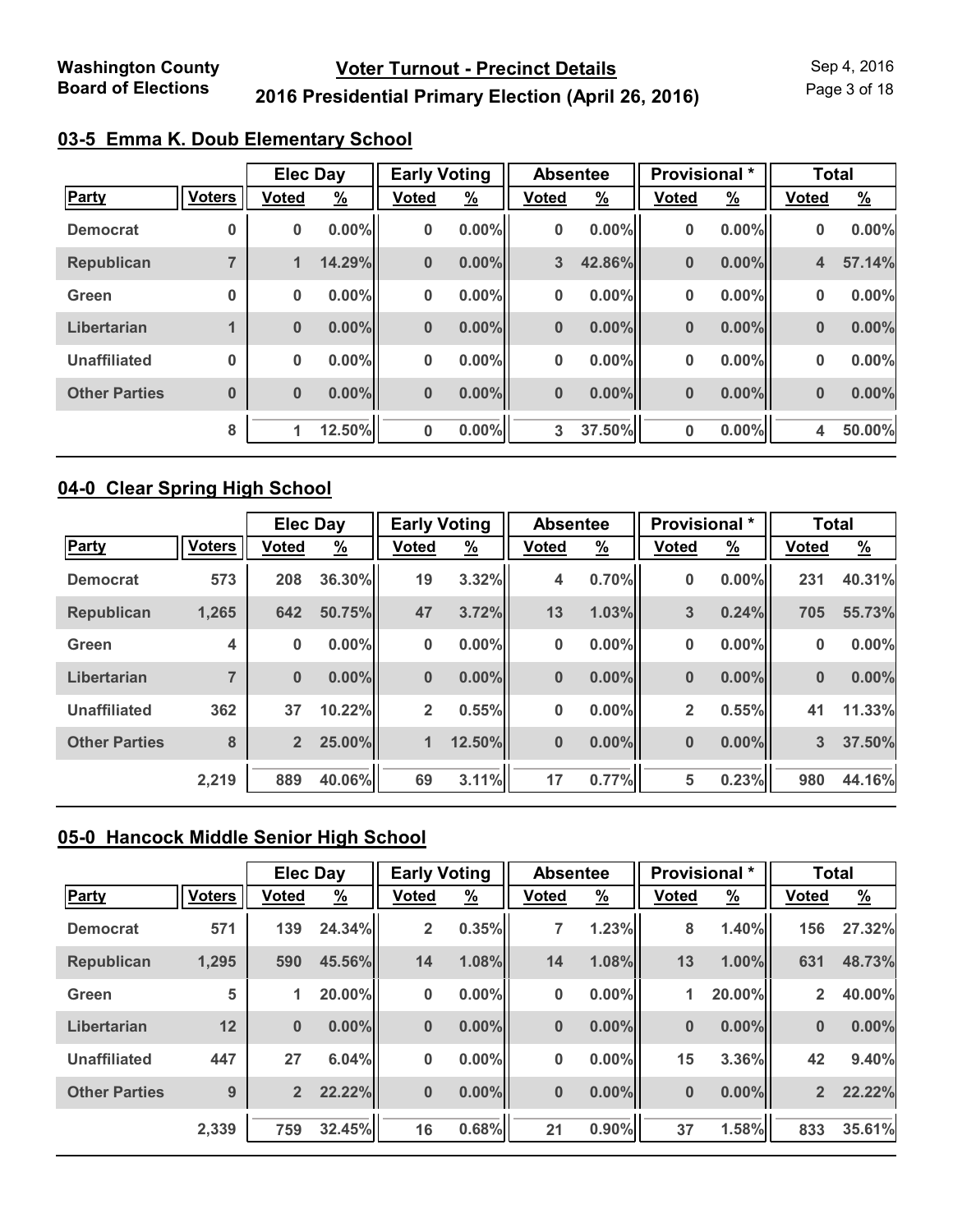Page 4 of 18

## **2016 Presidential Primary Election (April 26, 2016)**

#### **06-1 Boonsboro High School**

|                      |               | <b>Elec Day</b> |               | <b>Early Voting</b> |               | <b>Absentee</b> |               | Provisional *  |               | <b>Total</b> |               |
|----------------------|---------------|-----------------|---------------|---------------------|---------------|-----------------|---------------|----------------|---------------|--------------|---------------|
| <b>Party</b>         | <b>Voters</b> | <b>Voted</b>    | $\frac{9}{6}$ | <b>Voted</b>        | $\frac{9}{6}$ | <b>Voted</b>    | $\frac{9}{6}$ | <b>Voted</b>   | $\frac{9}{6}$ | <b>Voted</b> | $\frac{9}{6}$ |
| <b>Democrat</b>      | 610           | 224             | 36.72%        | 29                  | 4.75%         | 7               | 1.15%         | 1              | 0.16%         | 261          | 42.79%        |
| <b>Republican</b>    | 1,000         | 470             | 47.00%        | 35                  | 3.50%         | 10              | 1.00%         | $\overline{2}$ | 0.20%         | 517          | 51.70%        |
| Green                | 4             | $\bf{0}$        | $0.00\%$      | 0                   | $0.00\%$      | 0               | $0.00\%$      | 0              | $0.00\%$      | 0            | $0.00\%$      |
| Libertarian          | 12            | 1               | 8.33%         | $\bf{0}$            | $0.00\%$      | $\bf{0}$        | $0.00\%$      | 0              | 0.00%         | $\mathbf 1$  | 8.33%         |
| <b>Unaffiliated</b>  | 436           | 36              | 8.26%         | 1                   | 0.23%         | 1               | 0.23%         | $\overline{2}$ | 0.46%         | 40           | 9.17%         |
| <b>Other Parties</b> | 12            | $\bf{0}$        | $0.00\%$      | $\bf{0}$            | $0.00\%$      | $\bf{0}$        | $0.00\%$      | $\bf{0}$       | 0.00%         | $\bf{0}$     | 0.00%         |
|                      | 2,074         | 731             | 35.25%        | 65                  | 3.13%         | 18              | 0.87%         | 5              | 0.24%         | 819          | 39.49%        |

#### **06-2 Boonsboro Middle School**

|                      |                | <b>Elec Day</b> |          | <b>Early Voting</b> |               | <b>Absentee</b> |               | Provisional *  |               | <b>Total</b>   |          |
|----------------------|----------------|-----------------|----------|---------------------|---------------|-----------------|---------------|----------------|---------------|----------------|----------|
| <b>Party</b>         | <b>Voters</b>  | <b>Voted</b>    | <u>%</u> | <b>Voted</b>        | $\frac{9}{6}$ | <b>Voted</b>    | $\frac{9}{6}$ | <b>Voted</b>   | $\frac{9}{6}$ | <b>Voted</b>   | <u>%</u> |
| <b>Democrat</b>      | 805            | 328             | 40.75%   | 29                  | 3.60%         | 20              | 2.48%         | $\overline{2}$ | 0.25%         | 379            | 47.08%   |
| <b>Republican</b>    | 1,068          | 456             | 42.70%   | 22                  | 2.06%         | 8               | 0.75%         | 6              | 0.56%         | 492            | 46.07%   |
| Green                | 4              | 1               | 25.00%   | $\bf{0}$            | $0.00\%$      | 0               | $0.00\%$      | 0              | $0.00\%$      | 1              | 25.00%   |
| Libertarian          | 10             | 2 <sup>2</sup>  | 20.00%   | $\bf{0}$            | $0.00\%$      | $\bf{0}$        | $0.00\%$      | $\bf{0}$       | $0.00\%$      | $\overline{2}$ | 20.00%   |
| <b>Unaffiliated</b>  | 470            | 49              | 10.43%   | $\bf{0}$            | $0.00\%$      | 1               | 0.21%         | 0              | $0.00\%$      | 50             | 10.64%   |
| <b>Other Parties</b> | $\overline{2}$ | $\bf{0}$        | $0.00\%$ | $\bf{0}$            | $0.00\%$      | $\bf{0}$        | $0.00\%$      | $\bf{0}$       | $0.00\%$      | $\bf{0}$       | 0.00%    |
|                      | 2,359          | 836             | 35.44%   | 51                  | 2.16%         | 29              | 1.23%         | 8              | 0.34%         | 924            | 39.17%   |

## **07-1 Smithsburg Elementary School**

|                      |               | <b>Elec Day</b> |          | <b>Early Voting</b> |               | <b>Absentee</b> |               | Provisional *  |               | <b>Total</b> |               |
|----------------------|---------------|-----------------|----------|---------------------|---------------|-----------------|---------------|----------------|---------------|--------------|---------------|
| <b>Party</b>         | <b>Voters</b> | <b>Voted</b>    | <u>%</u> | <b>Voted</b>        | $\frac{9}{6}$ | <b>Voted</b>    | $\frac{9}{6}$ | <b>Voted</b>   | $\frac{9}{6}$ | <b>Voted</b> | $\frac{9}{6}$ |
| <b>Democrat</b>      | 637           | 234             | 36.73%   | 24                  | 3.77%         | 7               | 1.10%         | 1              | 0.16%         | 266          | 41.76%        |
| <b>Republican</b>    | 1,241         | 587             | 47.30%   | 28                  | 2.26%         | 5               | 0.40%         | $\bf{0}$       | 0.00%         | 620          | 49.96%        |
| Green                |               | 0               | 0.00%    | $\bf{0}$            | $0.00\%$      | 0               | 0.00%         | 0              | $0.00\%$      | $\bf{0}$     | 0.00%         |
| Libertarian          | 8             | 1               | 12.50%   | $\bf{0}$            | $0.00\%$      | $\bf{0}$        | $0.00\%$      | $\bf{0}$       | $0.00\%$      | 1            | 12.50%        |
| <b>Unaffiliated</b>  | 469           | 44              | 9.38%    | 5                   | 1.07%         | 1               | 0.21%         | 1              | 0.21%         | 51           | 10.87%        |
| <b>Other Parties</b> | 3             | $\bf{0}$        | $0.00\%$ | $\bf{0}$            | $0.00\%$      | $\bf{0}$        | $0.00\%$      | $\bf{0}$       | $0.00\%$      | $\bf{0}$     | 0.00%         |
|                      | 2,359         | 866             | 36.71%   | 57                  | 2.42%         | 13              | 0.55%         | $\overline{2}$ | 0.08%         | 938          | 39.76%        |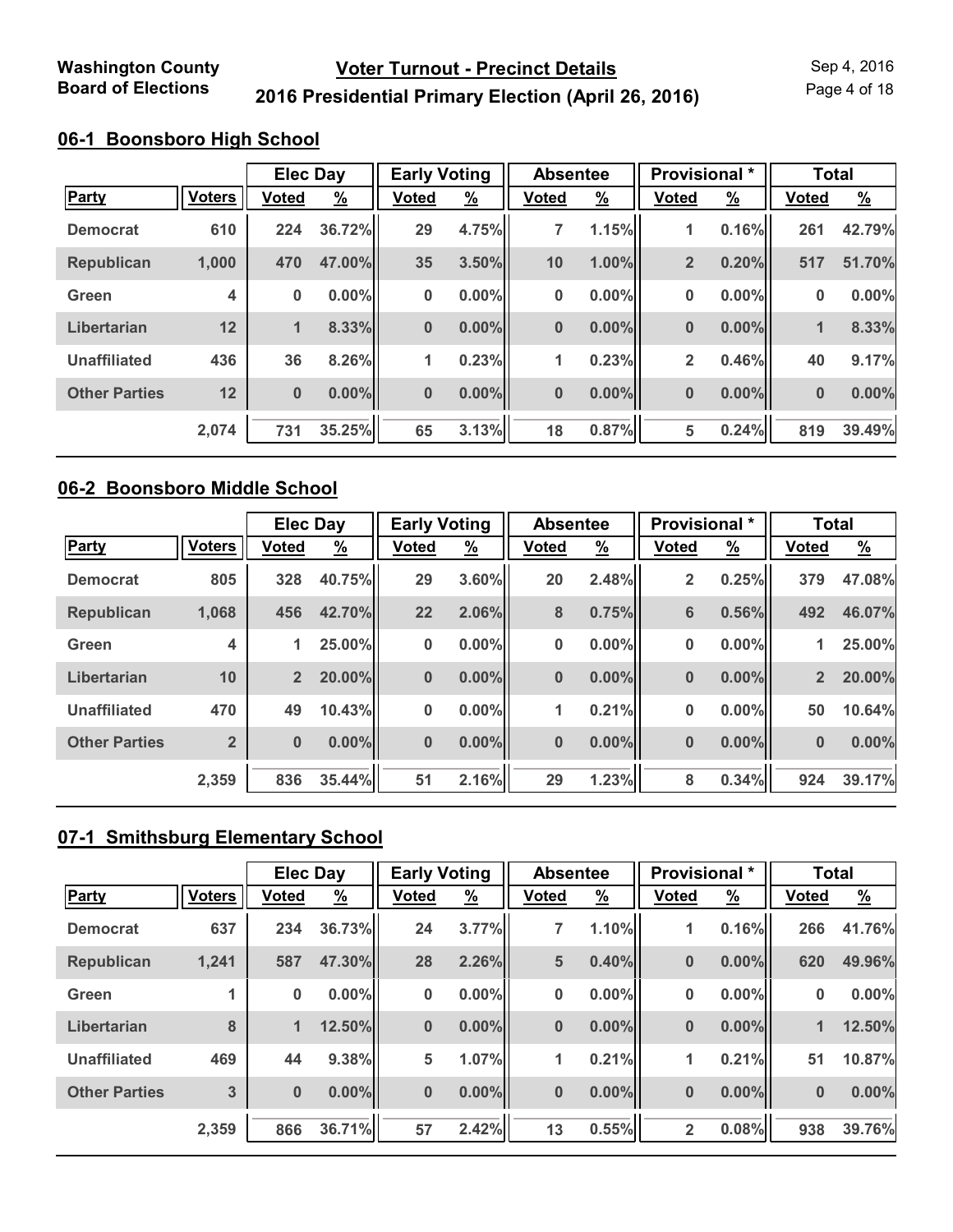Page 5 of 18

## **2016 Presidential Primary Election (April 26, 2016)**

#### **07-2 Smithsburg Middle School**

|                      |                 | <b>Elec Day</b> |               | <b>Early Voting</b> |               | <b>Absentee</b> |               | Provisional * |               | <b>Total</b> |               |
|----------------------|-----------------|-----------------|---------------|---------------------|---------------|-----------------|---------------|---------------|---------------|--------------|---------------|
| Party                | <b>Voters</b>   | <b>Voted</b>    | $\frac{9}{6}$ | <b>Voted</b>        | $\frac{9}{6}$ | <b>Voted</b>    | $\frac{9}{6}$ | <b>Voted</b>  | $\frac{9}{6}$ | <b>Voted</b> | $\frac{9}{6}$ |
| <b>Democrat</b>      | 560             | 200             | 35.71%        | 16                  | 2.86%         | 4               | 0.71%         | 10            | 1.79%         | 230          | 41.07%        |
| <b>Republican</b>    | 948             | 411             | 43.35%        | 20                  | 2.11%         | 19              | $2.00\%$      | 8             | 0.84%         | 458          | 48.31%        |
| Green                | 4               | $\bf{0}$        | $0.00\%$      | $\bf{0}$            | $0.00\%$      | $\bf{0}$        | $0.00\%$      | 1             | 25.00%        | 1            | 25.00%        |
| Libertarian          | 13              | $\mathbf{1}$    | 7.69%         | $\bf{0}$            | $0.00\%$      | $\bf{0}$        | $0.00\%$      | 0             | $0.00\%$      | $\mathbf 1$  | 7.69%         |
| <b>Unaffiliated</b>  | 408             | 38              | 9.31%         | 0                   | $0.00\%$      | 1               | 0.25%         | 0             | 0.00%         | 39           | 9.56%         |
| <b>Other Parties</b> | $6\phantom{1}6$ | $\bf{0}$        | $0.00\%$      | $\bf{0}$            | $0.00\%$      | $\bf{0}$        | $0.00\%$      | $\bf{0}$      | 0.00%         | $\bf{0}$     | 0.00%         |
|                      | 1,939           | 650             | 33.52%        | 36                  | 1.86%         | 24              | 1.24%         | 19            | 0.98%         | 729          | 37.60%        |

#### **08-0 Rohrersville Road - Station 8**

|                      |                 | <b>Elec Day</b> |               | <b>Early Voting</b> |               | <b>Absentee</b> |               | <b>Provisional</b> * |               | <b>Total</b> |               |
|----------------------|-----------------|-----------------|---------------|---------------------|---------------|-----------------|---------------|----------------------|---------------|--------------|---------------|
| <b>Party</b>         | <b>Voters</b>   | <b>Voted</b>    | $\frac{9}{6}$ | <b>Voted</b>        | $\frac{9}{6}$ | <b>Voted</b>    | $\frac{9}{6}$ | <b>Voted</b>         | $\frac{9}{6}$ | <b>Voted</b> | $\frac{9}{6}$ |
| <b>Democrat</b>      | 575             | 224             | 38.96%        | 13                  | 2.26%         | 11              | 1.91%         | 7                    | 1.22%         | 255          | 44.35%        |
| Republican           | 815             | 400             | 49.08%        | 13                  | 1.60%         | 11              | 1.35%         | $\overline{2}$       | 0.25%         | 426          | 52.27%        |
| Green                | 4               | 0               | $0.00\%$      | $\bf{0}$            | $0.00\%$      | 0               | $0.00\%$      | 0                    | $0.00\%$      | 0            | 0.00%         |
| Libertarian          | 6               | $\bf{0}$        | $0.00\%$      | $\bf{0}$            | $0.00\%$      | $\bf{0}$        | $0.00\%$      | $\bf{0}$             | $0.00\%$      | $\bf{0}$     | 0.00%         |
| <b>Unaffiliated</b>  | 371             | 19              | 5.12%         | $\overline{2}$      | 0.54%         | 0               | $0.00\%$      | 20                   | 5.39%         | 41           | 11.05%        |
| <b>Other Parties</b> | $6\phantom{1}6$ | $\bf{0}$        | $0.00\%$      | $\bf{0}$            | $0.00\%$      | $\bf{0}$        | $0.00\%$      | 1                    | 16.67%        | 1            | 16.67%        |
|                      | 1,777           | 643             | 36.18%        | 28                  | 1.58%         | 22              | 1.24%         | 30                   | 1.69%         | 723          | 40.69%        |

## **09-0 Leitersburg Vol. Fire Company Activity Center**

|                      |               | <b>Elec Day</b> |               | <b>Early Voting</b> |               | <b>Absentee</b> |               | Provisional *           |          | <b>Total</b> |               |
|----------------------|---------------|-----------------|---------------|---------------------|---------------|-----------------|---------------|-------------------------|----------|--------------|---------------|
| <b>Party</b>         | <b>Voters</b> | <b>Voted</b>    | $\frac{9}{6}$ | <b>Voted</b>        | $\frac{9}{6}$ | <b>Voted</b>    | $\frac{9}{6}$ | <b>Voted</b>            | <u>%</u> | <b>Voted</b> | $\frac{9}{6}$ |
| <b>Democrat</b>      | 540           | 227             | 42.04%        | 27                  | 5.00%         | 15              | 2.78%         | $\overline{\mathbf{2}}$ | 0.37%    | 271          | 50.19%        |
| <b>Republican</b>    | 1,073         | 507             | 47.25%        | 66                  | 6.15%         | 13              | 1.21%         | $\overline{2}$          | 0.19%    | 588          | 54.80%        |
| Green                | 3             | 0               | $0.00\%$      | $\bf{0}$            | $0.00\%$      | 0               | 0.00%         | 0                       | $0.00\%$ | $\bf{0}$     | 0.00%         |
| Libertarian          | 11            | $\mathbf{3}$    | 27.27%        | $\bf{0}$            | $0.00\%$      | $\bf{0}$        | 0.00%         | $\bf{0}$                | $0.00\%$ | 3            | 27.27%        |
| <b>Unaffiliated</b>  | 372           | 31              | 8.33%         | 3                   | 0.81%         | 0               | 0.00%         | $\overline{2}$          | 0.54%    | 36           | 9.68%         |
| <b>Other Parties</b> | ⇁             | $\bf{0}$        | $0.00\%$      | $\bf{0}$            | $0.00\%$      | 1               | 14.29%        | $\bf{0}$                | 0.00%    | $\mathbf{1}$ | 14.29%        |
|                      | 2,006         | 768             | 38.29%        | 96                  | 4.79%         | 29              | 1.45%         | 6                       | 0.30%    | 899          | 44.82%        |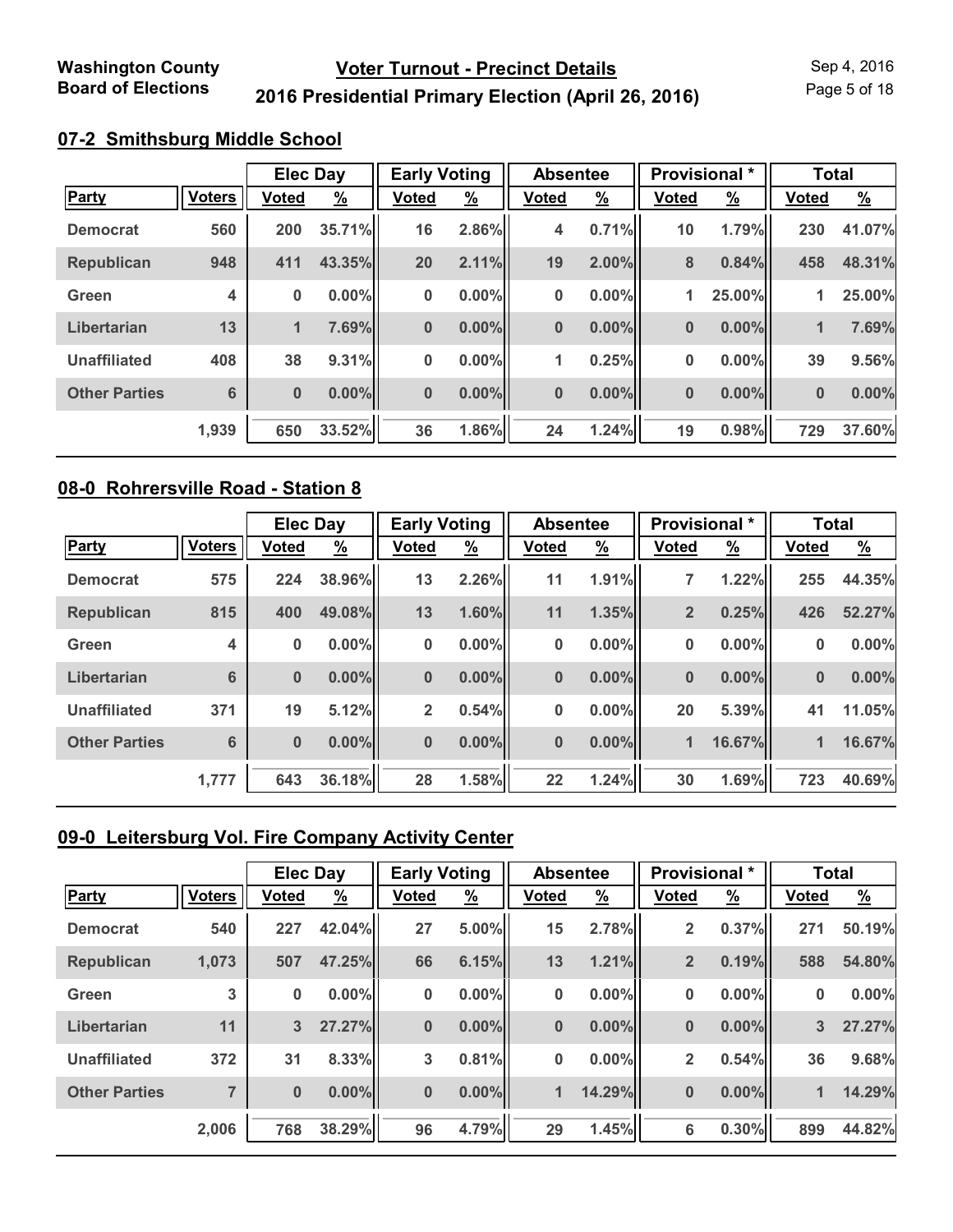Page 6 of 18

## **2016 Presidential Primary Election (April 26, 2016)**

## **10-1 E. Russell Hicks Middle School**

|                      |               | <b>Elec Day</b> |               | <b>Early Voting</b> |               | <b>Absentee</b> |               | <b>Provisional</b> * |               | <b>Total</b> |               |
|----------------------|---------------|-----------------|---------------|---------------------|---------------|-----------------|---------------|----------------------|---------------|--------------|---------------|
| Party                | <b>Voters</b> | <b>Voted</b>    | $\frac{9}{6}$ | <b>Voted</b>        | $\frac{9}{6}$ | <b>Voted</b>    | $\frac{9}{6}$ | <b>Voted</b>         | $\frac{9}{6}$ | <b>Voted</b> | $\frac{9}{6}$ |
| <b>Democrat</b>      | 929           | 304             | 32.72%        | 48                  | 5.17%         | 19              | 2.05%         | 11                   | 1.18%         | 382          | 41.12%        |
| <b>Republican</b>    | 1,139         | 437             | 38.37%        | 73                  | 6.41%         | 13              | 1.14%         | 8                    | 0.70%         | 531          | 46.62%        |
| Green                | 11            | 1               | 9.09%         | 0                   | $0.00\%$      | $\pmb{0}$       | 0.00%         | 0                    | $0.00\%$      | $\mathbf 1$  | 9.09%         |
| Libertarian          | 15            | 1               | 6.67%         | $\bf{0}$            | $0.00\%$      | $\bf{0}$        | $0.00\%$      | $\bf{0}$             | 0.00%         | $\mathbf 1$  | 6.67%         |
| <b>Unaffiliated</b>  | 548           | 37              | 6.75%         | 7                   | 1.28%         | 0               | 0.00%         | 3                    | 0.55%         | 47           | 8.58%         |
| <b>Other Parties</b> | 14            | $\bf{0}$        | $0.00\%$      | $\bf{0}$            | $0.00\%$      | $\bf{0}$        | $0.00\%$      | $\bf{0}$             | 0.00%         | $\bf{0}$     | 0.00%         |
|                      | 2,656         | 780             | 29.37%        | 128                 | 4.82%         | 32              | 1.20%         | 22                   | 0.83%         | 962          | 36.22%        |

#### **10-2 South Hagerstown High School Gym**

|                      |                | <b>Elec Day</b> |          | <b>Early Voting</b> |               | <b>Absentee</b> |               | Provisional *   |               | <b>Total</b> |               |
|----------------------|----------------|-----------------|----------|---------------------|---------------|-----------------|---------------|-----------------|---------------|--------------|---------------|
| <b>Party</b>         | <b>Voters</b>  | <b>Voted</b>    | <u>%</u> | <b>Voted</b>        | $\frac{9}{6}$ | <b>Voted</b>    | $\frac{9}{6}$ | <b>Voted</b>    | $\frac{9}{6}$ | <b>Voted</b> | $\frac{9}{6}$ |
| <b>Democrat</b>      | 943            | 301             | 31.92%   | 43                  | 4.56%         | 11              | 1.17%         | 11              | 1.17%         | 366          | 38.81%        |
| <b>Republican</b>    | 1,119          | 491             | 43.88%   | 52                  | 4.65%         | 15              | 1.34%         | $6\phantom{1}6$ | 0.54%         | 564          | 50.40%        |
| Green                | $\overline{2}$ | $\mathbf{1}$    | 50.00%   | $\bf{0}$            | $0.00\%$      | 0               | $0.00\%$      | 0               | $0.00\%$      | 1            | 50.00%        |
| Libertarian          | 18             | $\bf{0}$        | $0.00\%$ | $\bf{0}$            | $0.00\%$      | $\bf{0}$        | $0.00\%$      | $\bf{0}$        | $0.00\%$      | $\bf{0}$     | 0.00%         |
| <b>Unaffiliated</b>  | 534            | 49              | 9.18%    | 4                   | 0.75%         | $\overline{2}$  | 0.37%         | 5               | 0.94%         | 60           | 11.24%        |
| <b>Other Parties</b> | 12             | $\bf{0}$        | $0.00\%$ | 1                   | 8.33%         | $\bf{0}$        | $0.00\%$      | $\bf{0}$        | $0.00\%$      | 1            | 8.33%         |
|                      | 2,628          | 842             | 32.04%   | 100                 | 3.81%         | 28              | 1.07%         | 22              | 0.84%         | 992          | 37.75%        |

## **10-3 Eastern Elementary School**

|                      |               | <b>Elec Day</b> |               | <b>Early Voting</b> |               | <b>Absentee</b> |               | Provisional *  |               | <b>Total</b> |               |
|----------------------|---------------|-----------------|---------------|---------------------|---------------|-----------------|---------------|----------------|---------------|--------------|---------------|
| Party                | <b>Voters</b> | <b>Voted</b>    | $\frac{9}{6}$ | <b>Voted</b>        | $\frac{9}{6}$ | <b>Voted</b>    | $\frac{9}{6}$ | <b>Voted</b>   | $\frac{9}{6}$ | <b>Voted</b> | $\frac{9}{6}$ |
| <b>Democrat</b>      | 489           | 180             | 36.81%        | 30                  | 6.13%         | 8               | 1.64%         | 1              | 0.20%         | 219          | 44.79%        |
| <b>Republican</b>    | 632           | 306             | 48.42%        | 53                  | 8.39%         | 12              | 1.90%         | $\bf{0}$       | $0.00\%$      | 371          | 58.70%        |
| Green                |               | $\bf{0}$        | 0.00%         | 0                   | $0.00\%$      | 0               | 0.00%         | 0              | $0.00\%$      | $\bf{0}$     | 0.00%         |
| Libertarian          | 5             | $\bf{0}$        | $0.00\%$      | 0                   | $0.00\%$      | $\bf{0}$        | 0.00%         | $\bf{0}$       | $0.00\%$      | $\bf{0}$     | 0.00%         |
| <b>Unaffiliated</b>  | 271           | 26              | 9.59%         | 5                   | 1.85%         | 0               | 0.00%         | $\overline{2}$ | 0.74%         | 33           | 12.18%        |
| <b>Other Parties</b> | 6             | $\bf{0}$        | $0.00\%$      | $\bf{0}$            | $0.00\%$      | $\bf{0}$        | 0.00%         | $\bf{0}$       | $0.00\%$      | $\bf{0}$     | 0.00%         |
|                      | 1,404         | 512             | 36.47%        | 88                  | 6.27%         | 20              | 1.42%         | 3              | 0.21%         | 623          | 44.37%        |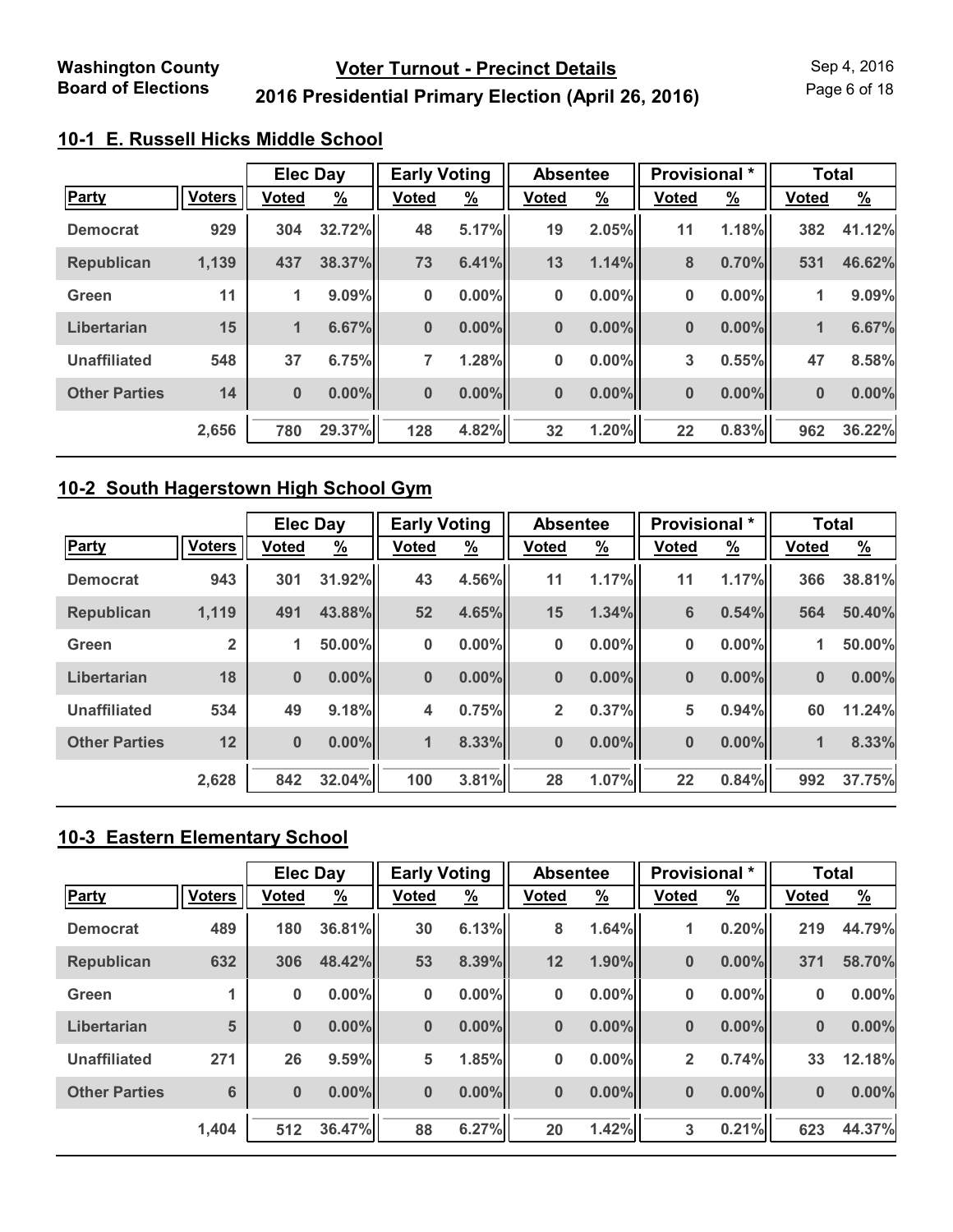Page 7 of 18

## **2016 Presidential Primary Election (April 26, 2016)**

### **10-4 Washington County Technical High School**

|                      |                         | <b>Elec Day</b> |               | <b>Early Voting</b> |               | <b>Absentee</b> |               | <b>Provisional</b> * |               | <b>Total</b> |               |
|----------------------|-------------------------|-----------------|---------------|---------------------|---------------|-----------------|---------------|----------------------|---------------|--------------|---------------|
| Party                | <b>Voters</b>           | <b>Voted</b>    | $\frac{9}{6}$ | <b>Voted</b>        | $\frac{9}{6}$ | <b>Voted</b>    | $\frac{9}{6}$ | <b>Voted</b>         | $\frac{9}{6}$ | <b>Voted</b> | $\frac{9}{6}$ |
| <b>Democrat</b>      | 345                     | 132             | 38.26%        | 38                  | 11.01%        | 6               | 1.74%         | 1                    | 0.29%         | 177          | 51.30%        |
| <b>Republican</b>    | 379                     | 169             | 44.59%        | 37                  | 9.76%         | 8               | 2.11%         | 1                    | 0.26%         | 215          | 56.73%        |
| Green                |                         | $\pmb{0}$       | $0.00\%$      | 0                   | $0.00\%$      | 0               | $0.00\%$      | 0                    | $0.00\%$      | 0            | 0.00%         |
| Libertarian          | $\overline{\mathbf{4}}$ | $\bf{0}$        | $0.00\%$      | $\bf{0}$            | $0.00\%$      | $\bf{0}$        | $0.00\%$      | $\bf{0}$             | 0.00%         | $\bf{0}$     | 0.00%         |
| <b>Unaffiliated</b>  | 116                     | 10              | 8.62%         | $\overline{2}$      | 1.72%         | 0               | $0.00\%$      | 0                    | $0.00\%$      | 12           | 10.34%        |
| <b>Other Parties</b> | $\bf{0}$                | $\bf{0}$        | $0.00\%$      | $\bf{0}$            | $0.00\%$      | $\bf{0}$        | $0.00\%$      | $\bf{0}$             | 0.00%         | $\bf{0}$     | 0.00%         |
|                      | 845                     | 311             | 36.80%        | 77                  | 9.11%         | 14              | 1.66%         | $\overline{2}$       | 0.24%         | 404          | 47.81%        |

#### **10-5 Eastern Elementary School**

|                      |               | <b>Elec Day</b> |               | <b>Early Voting</b> |               | <b>Absentee</b> |               | Provisional * |               | <b>Total</b> |               |
|----------------------|---------------|-----------------|---------------|---------------------|---------------|-----------------|---------------|---------------|---------------|--------------|---------------|
| <b>Party</b>         | <b>Voters</b> | <b>Voted</b>    | $\frac{9}{6}$ | <b>Voted</b>        | $\frac{9}{6}$ | <b>Voted</b>    | $\frac{9}{6}$ | <b>Voted</b>  | $\frac{9}{6}$ | <b>Voted</b> | $\frac{9}{6}$ |
| <b>Democrat</b>      | 12            | 3               | 25.00%        | 2 <sup>1</sup>      | 16.67%        | 0               | $0.00\%$      | 0             | $0.00\%$      | 5            | 41.67%        |
| <b>Republican</b>    | 19            | $\overline{7}$  | 36.84%        | $\blacksquare$      | 5.26%         | $\bf{0}$        | $0.00\%$      | $\bf{0}$      | $0.00\%$      | 8            | 42.11%        |
| Green                | 0             | 0               | $0.00\%$      | $\bf{0}$            | $0.00\%$      | 0               | $0.00\%$      | 0             | $0.00\%$      | 0            | 0.00%         |
| Libertarian          | $\bf{0}$      | $\bf{0}$        | $0.00\%$      | $\bf{0}$            | $0.00\%$      | $\bf{0}$        | $0.00\%$      | $\bf{0}$      | $0.00\%$      | $\bf{0}$     | 0.00%         |
| <b>Unaffiliated</b>  | 6             | 0               | $0.00\%$      | $\bf{0}$            | $0.00\%$      | 0               | $0.00\%$      | 0             | 0.00%         | 0            | 0.00%         |
| <b>Other Parties</b> | $\bf{0}$      | $\bf{0}$        | $0.00\%$      | $\bf{0}$            | $0.00\%$      | $\bf{0}$        | $0.00\%$      | $\bf{0}$      | $0.00\%$      | $\bf{0}$     | 0.00%         |
|                      | 37            | 10              | 27.03%        | 3                   | 8.11%         | 0               | $0.00\%$      | 0             | $0.00\%$      | 13           | 35.14%        |

## **11-1 Pleasant Valley Elementary School**

|                      |               | <b>Elec Day</b> |               | <b>Early Voting</b> |               | <b>Absentee</b> |               | Provisional * |               | <b>Total</b> |               |
|----------------------|---------------|-----------------|---------------|---------------------|---------------|-----------------|---------------|---------------|---------------|--------------|---------------|
| <b>Party</b>         | <b>Voters</b> | <b>Voted</b>    | $\frac{9}{6}$ | <b>Voted</b>        | $\frac{9}{6}$ | <b>Voted</b>    | $\frac{9}{6}$ | <b>Voted</b>  | $\frac{9}{6}$ | <b>Voted</b> | $\frac{9}{6}$ |
| <b>Democrat</b>      | 288           | 125             | 43.40%        | 6                   | 2.08%         | 5               | 1.74%         | 0             | $0.00\%$      | 136          | 47.22%        |
| Republican           | 346           | 143             | 41.33%        | 9                   | 2.60%         | 9               | 2.60%         | $\bf{0}$      | 0.00%         | 161          | 46.53%        |
| Green                | 4             | $\bf{0}$        | 0.00%         | $\bf{0}$            | $0.00\%$      | 0               | 0.00%         | 0             | $0.00\%$      | $\bf{0}$     | 0.00%         |
| Libertarian          | 4             | $\bf{0}$        | $0.00\%$      | $\bf{0}$            | $0.00\%$      | $\bf{0}$        | $0.00\%$      | $\bf{0}$      | 0.00%         | $\bf{0}$     | 0.00%         |
| <b>Unaffiliated</b>  | 193           | 15              | 7.77%         | 0                   | $0.00\%$      | 0               | 0.00%         | 1             | 0.52%         | 16           | 8.29%         |
| <b>Other Parties</b> | 3             | $\bf{0}$        | $0.00\%$      | $\bf{0}$            | $0.00\%$      | $\bf{0}$        | $0.00\%$      | $\bf{0}$      | 0.00%         | $\bf{0}$     | 0.00%         |
|                      | 838           | 283             | 33.77%        | 15                  | 1.79%         | 14              | 1.67%         | 1             | 0.12%         | 313          | 37.35%        |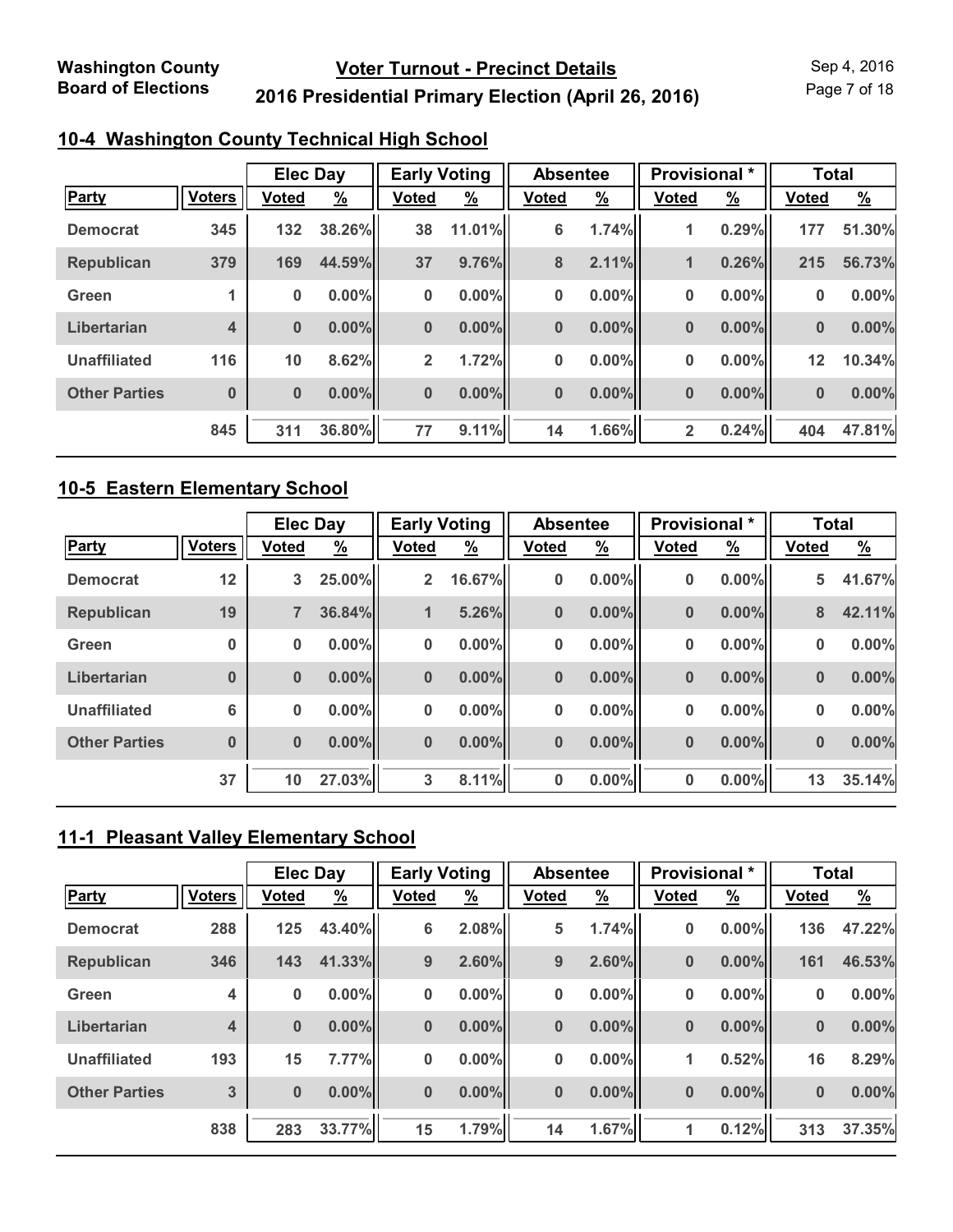**2016 Presidential Primary Election (April 26, 2016)**

Page 8 of 18

#### **11-2 Potomac Valley Fire Hall**

|                      |               | <b>Elec Day</b> |               | <b>Early Voting</b> |               | <b>Absentee</b> |               | Provisional * |               | <b>Total</b> |               |
|----------------------|---------------|-----------------|---------------|---------------------|---------------|-----------------|---------------|---------------|---------------|--------------|---------------|
| Party                | <b>Voters</b> | <b>Voted</b>    | $\frac{9}{6}$ | <b>Voted</b>        | $\frac{9}{6}$ | <b>Voted</b>    | $\frac{9}{6}$ | <b>Voted</b>  | $\frac{9}{6}$ | <b>Voted</b> | $\frac{9}{6}$ |
| <b>Democrat</b>      | 157           | 67              | 42.68%        | $\mathbf{1}$        | 0.64%         | $\overline{2}$  | 1.27%         | 1             | 0.64%         | 71           | 45.22%        |
| <b>Republican</b>    | 173           | 89              | 51.45%        | $\bf{0}$            | $0.00\%$      | 1               | 0.58%         | $\mathbf{1}$  | 0.58%         | 91           | 52.60%        |
| Green                | 3             | $\bf{0}$        | $0.00\%$      | $\bf{0}$            | $0.00\%$      | $\bf{0}$        | $0.00\%$      | 0             | 0.00%         | 0            | 0.00%         |
| Libertarian          | 4             | $\bf{0}$        | $0.00\%$      | $\bf{0}$            | $0.00\%$      | $\bf{0}$        | $0.00\%$      | $\bf{0}$      | 0.00%         | $\bf{0}$     | 0.00%         |
| <b>Unaffiliated</b>  | 90            | 4               | 4.44%         | 0                   | $0.00\%$      | 0               | $0.00\%$      | 1             | 1.11%         | 5            | 5.56%         |
| <b>Other Parties</b> | 3             | 1               | 33.33%        | $\bf{0}$            | $0.00\%$      | $\bf{0}$        | $0.00\%$      | $\bf{0}$      | 0.00%         | 1            | 33.33%        |
|                      | 430           | 161             | 37.44%        | 1                   | 0.23%         | 3               | 0.70%         | 3             | 0.70%         | 168          | 39.07%        |

#### **12-0 Fairplay Fire Company Banquet Center**

|                      |               | <b>Elec Day</b> |          | <b>Early Voting</b> |               | <b>Absentee</b> |          | Provisional *  |               | <b>Total</b>   |               |
|----------------------|---------------|-----------------|----------|---------------------|---------------|-----------------|----------|----------------|---------------|----------------|---------------|
| <b>Party</b>         | <b>Voters</b> | <b>Voted</b>    | <u>%</u> | <b>Voted</b>        | $\frac{9}{6}$ | <b>Voted</b>    | <u>%</u> | <b>Voted</b>   | $\frac{9}{6}$ | <b>Voted</b>   | $\frac{9}{6}$ |
| <b>Democrat</b>      | 516           | 202             | 39.15%   | 18                  | 3.49%         | 9               | 1.74%    | 2              | 0.39%         | 231            | 44.77%        |
| <b>Republican</b>    | 966           | 462             | 47.83%   | 40                  | 4.14%         | $6\phantom{1}$  | 0.62%    | $\overline{7}$ | 0.72%         | 515            | 53.31%        |
| Green                | 8             | 0               | $0.00\%$ | $\bf{0}$            | $0.00\%$      | 0               | $0.00\%$ | 1              | 12.50%        | 1              | 12.50%        |
| Libertarian          | 14            | 1               | 7.14%    | $\bf{0}$            | $0.00\%$      | $\bf{0}$        | $0.00\%$ | $\mathbf{1}$   | 7.14%         | $\overline{2}$ | 14.29%        |
| <b>Unaffiliated</b>  | 355           | 17              | 4.79%    | $\overline{2}$      | 0.56%         | 0               | $0.00\%$ | 10             | 2.82%         | 29             | 8.17%         |
| <b>Other Parties</b> | 8             | $\overline{2}$  | 25.00%   | $\bf{0}$            | $0.00\%$      | $\bf{0}$        | $0.00\%$ | $\bf{0}$       | 0.00%         | $\overline{2}$ | 25.00%        |
|                      | 1,867         | 684             | 36.64%   | 60                  | 3.21%         | 15              | 0.80%    | 21             | 1.12%         | 780            | 41.78%        |

## **13-1 Maugansville Elementary School**

|                      |                | <b>Elec Day</b> |               | <b>Early Voting</b> |               | <b>Absentee</b> |               | Provisional *  |               | <b>Total</b> |               |
|----------------------|----------------|-----------------|---------------|---------------------|---------------|-----------------|---------------|----------------|---------------|--------------|---------------|
| <b>Party</b>         | <b>Voters</b>  | <b>Voted</b>    | $\frac{9}{6}$ | <b>Voted</b>        | $\frac{9}{6}$ | <b>Voted</b>    | $\frac{9}{6}$ | <b>Voted</b>   | $\frac{9}{6}$ | <b>Voted</b> | $\frac{9}{6}$ |
| <b>Democrat</b>      | 717            | 212             | 29.57%        | 55                  | 7.67%         | 13              | 1.81%         | 4              | 0.56%         | 284          | 39.61%        |
| <b>Republican</b>    | 1,411          | 680             | 48.19%        | 82                  | 5.81%         | 19              | 1.35%         | 5              | 0.35%         | 786          | 55.71%        |
| Green                | 4              | 1               | 25.00%        | $\bf{0}$            | $0.00\%$      | 0               | 0.00%         | 0              | 0.00%         | 1            | 25.00%        |
| Libertarian          | $\overline{ }$ | $\bf{0}$        | $0.00\%$      | $\bf{0}$            | $0.00\%$      | $\bf{0}$        | $0.00\%$      | $\bf{0}$       | $0.00\%$      | $\bf{0}$     | 0.00%         |
| <b>Unaffiliated</b>  | 434            | 31              | 7.14%         | 3                   | 0.69%         | 1               | 0.23%         | $\overline{2}$ | 0.46%         | 37           | 8.53%         |
| <b>Other Parties</b> | $\overline{2}$ | $\bf{0}$        | $0.00\%$      | $\bf{0}$            | $0.00\%$      | $\bf{0}$        | $0.00\%$      | $\bf{0}$       | $0.00\%$      | $\bf{0}$     | 0.00%         |
|                      | 2,575          | 924             | 35.88%        | 140                 | 5.44%         | 33              | 1.28%         | 11             | 0.43%         | 1,108        | 43.03%        |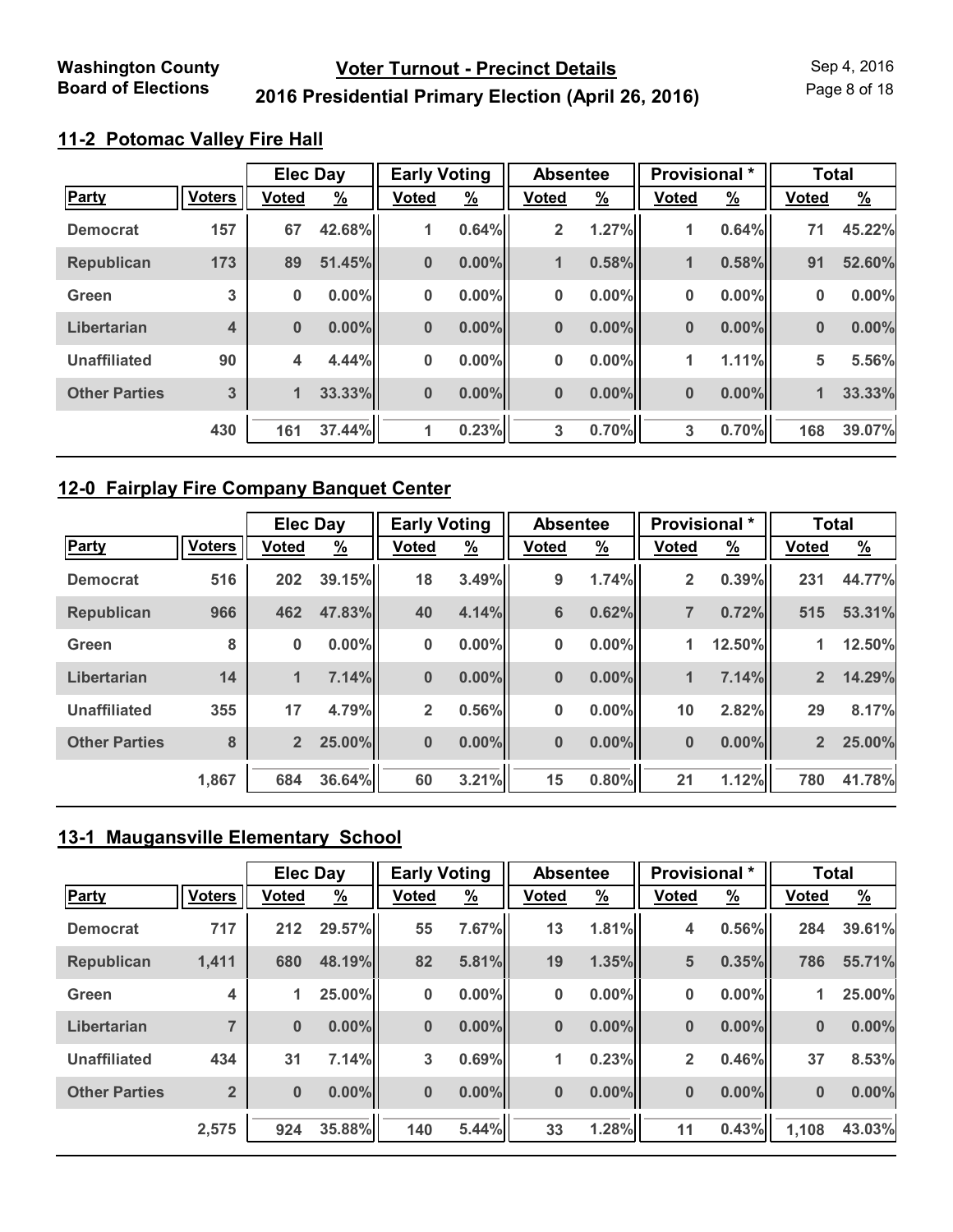Page 9 of 18

## **2016 Presidential Primary Election (April 26, 2016)**

#### **13-2 Maugansville Ruritan Club**

|                      |                | <b>Elec Day</b> |               | <b>Early Voting</b> |               | <b>Absentee</b> |               | Provisional * |               | <b>Total</b> |               |
|----------------------|----------------|-----------------|---------------|---------------------|---------------|-----------------|---------------|---------------|---------------|--------------|---------------|
| Party                | <b>Voters</b>  | Voted           | $\frac{9}{6}$ | <b>Voted</b>        | $\frac{9}{6}$ | <b>Voted</b>    | $\frac{9}{6}$ | <b>Voted</b>  | $\frac{9}{6}$ | <b>Voted</b> | $\frac{9}{6}$ |
| <b>Democrat</b>      | 523            | 165             | 31.55%        | 24                  | 4.59%         | 0               | $0.00\%$      | 3             | 0.57%         | 192          | 36.71%        |
| <b>Republican</b>    | 637            | 298             | 46.78%        | 24                  | 3.77%         | $\overline{7}$  | 1.10%         | 8             | 1.26%         | 337          | 52.90%        |
| Green                | $\overline{2}$ | $\bf{0}$        | $0.00\%$      | $\bf{0}$            | $0.00\%$      | 0               | $0.00\%$      | 0             | 0.00%         | 0            | 0.00%         |
| Libertarian          | 10             | $\mathbf{1}$    | 10.00%        | $\bf{0}$            | $0.00\%$      | $\bf{0}$        | $0.00\%$      | $\bf{0}$      | 0.00%         | 1            | 10.00%        |
| <b>Unaffiliated</b>  | 287            | 34              | 11.85%        | 0                   | $0.00\%$      | 0               | $0.00\%$      | 3             | 1.05%         | 37           | 12.89%        |
| <b>Other Parties</b> | 3              | $\bf{0}$        | $0.00\%$      | $\bf{0}$            | $0.00\%$      | $\bf{0}$        | $0.00\%$      | $\bf{0}$      | 0.00%         | $\bf{0}$     | 0.00%         |
|                      | 1,462          | 498             | 34.06%        | 48                  | 3.28%         | 7               | 0.48%         | 14            | 0.96%         | 567          | 38.78%        |

#### **14-1 Ringgold Ruritan Club**

|                      |               | <b>Elec Day</b> |               | <b>Early Voting</b> |               | <b>Absentee</b> |          | Provisional * |               | <b>Total</b> |               |
|----------------------|---------------|-----------------|---------------|---------------------|---------------|-----------------|----------|---------------|---------------|--------------|---------------|
| <b>Party</b>         | <b>Voters</b> | <b>Voted</b>    | $\frac{9}{6}$ | <b>Voted</b>        | $\frac{9}{6}$ | <b>Voted</b>    | <u>%</u> | <b>Voted</b>  | $\frac{9}{6}$ | <b>Voted</b> | $\frac{9}{6}$ |
| <b>Democrat</b>      | 188           | 81              | 43.09%        | 3                   | 1.60%         | 6               | 3.19%    | 0             | 0.00%         | 90           | 47.87%        |
| <b>Republican</b>    | 448           | 251             | 56.03%        | 9                   | 2.01%         | 1               | 0.22%    | 4             | 0.89%         | 265          | 59.15%        |
| Green                |               | 0               | $0.00\%$      | $\bf{0}$            | $0.00\%$      | 0               | $0.00\%$ | 0             | 0.00%         | 0            | 0.00%         |
| Libertarian          | 8             | $\bf{0}$        | $0.00\%$      | $\bf{0}$            | $0.00\%$      | $\bf{0}$        | $0.00\%$ | $\bf{0}$      | 0.00%         | $\bf{0}$     | 0.00%         |
| <b>Unaffiliated</b>  | 146           | 13              | 8.90%         | $\bf{0}$            | $0.00\%$      | 0               | $0.00\%$ | 0             | 0.00%         | 13           | 8.90%         |
| <b>Other Parties</b> |               | $\bf{0}$        | $0.00\%$      | $\bf{0}$            | $0.00\%$      | $\bf{0}$        | $0.00\%$ | $\bf{0}$      | 0.00%         | $\bf{0}$     | 0.00%         |
|                      | 792           | 345             | 43.56%        | 12                  | 1.52%         | 7               | 0.88%    | 4             | 0.51%         | 368          | 46.46%        |

## **14-2 Cascade Elementary School**

|                      |                | <b>Elec Day</b> |               | <b>Early Voting</b> |               | <b>Absentee</b> |               | Provisional * |          | <b>Total</b>   |               |
|----------------------|----------------|-----------------|---------------|---------------------|---------------|-----------------|---------------|---------------|----------|----------------|---------------|
| <b>Party</b>         | <b>Voters</b>  | <b>Voted</b>    | $\frac{9}{6}$ | <b>Voted</b>        | $\frac{9}{6}$ | <b>Voted</b>    | $\frac{9}{6}$ | <b>Voted</b>  | <u>%</u> | <b>Voted</b>   | $\frac{9}{6}$ |
| <b>Democrat</b>      | 262            | 90              | 34.35%        | $\mathbf{1}$        | 0.38%         | 0               | $0.00\%$      | 5             | 1.91%    | 96             | 36.64%        |
| Republican           | 404            | 162             | 40.10%        | $\bf{0}$            | $0.00\%$      | $\overline{2}$  | 0.50%         | 4             | 0.99%    | 168            | 41.58%        |
| Green                | $\overline{2}$ | 0               | 0.00%         | 0                   | $0.00\%$      | 0               | 0.00%         | 0             | $0.00\%$ | $\bf{0}$       | 0.00%         |
| Libertarian          | $\overline{ }$ | $\overline{2}$  | 28.57%        | $\bf{0}$            | $0.00\%$      | $\bf{0}$        | $0.00\%$      | $\bf{0}$      | $0.00\%$ | 2 <sup>2</sup> | 28.57%        |
| <b>Unaffiliated</b>  | 216            | 11              | 5.09%         | 0                   | $0.00\%$      | 0               | 0.00%         | 17            | 7.87%    | 28             | 12.96%        |
| <b>Other Parties</b> | 3              | $\bf{0}$        | $0.00\%$      | $\bf{0}$            | $0.00\%$      | $\bf{0}$        | $0.00\%$      | $\bf{0}$      | $0.00\%$ | $\bf{0}$       | 0.00%         |
|                      | 894            | 265             | 29.64%        | 1                   | 0.11%         | $\overline{2}$  | 0.22%         | 26            | 2.91%    | 294            | 32.89%        |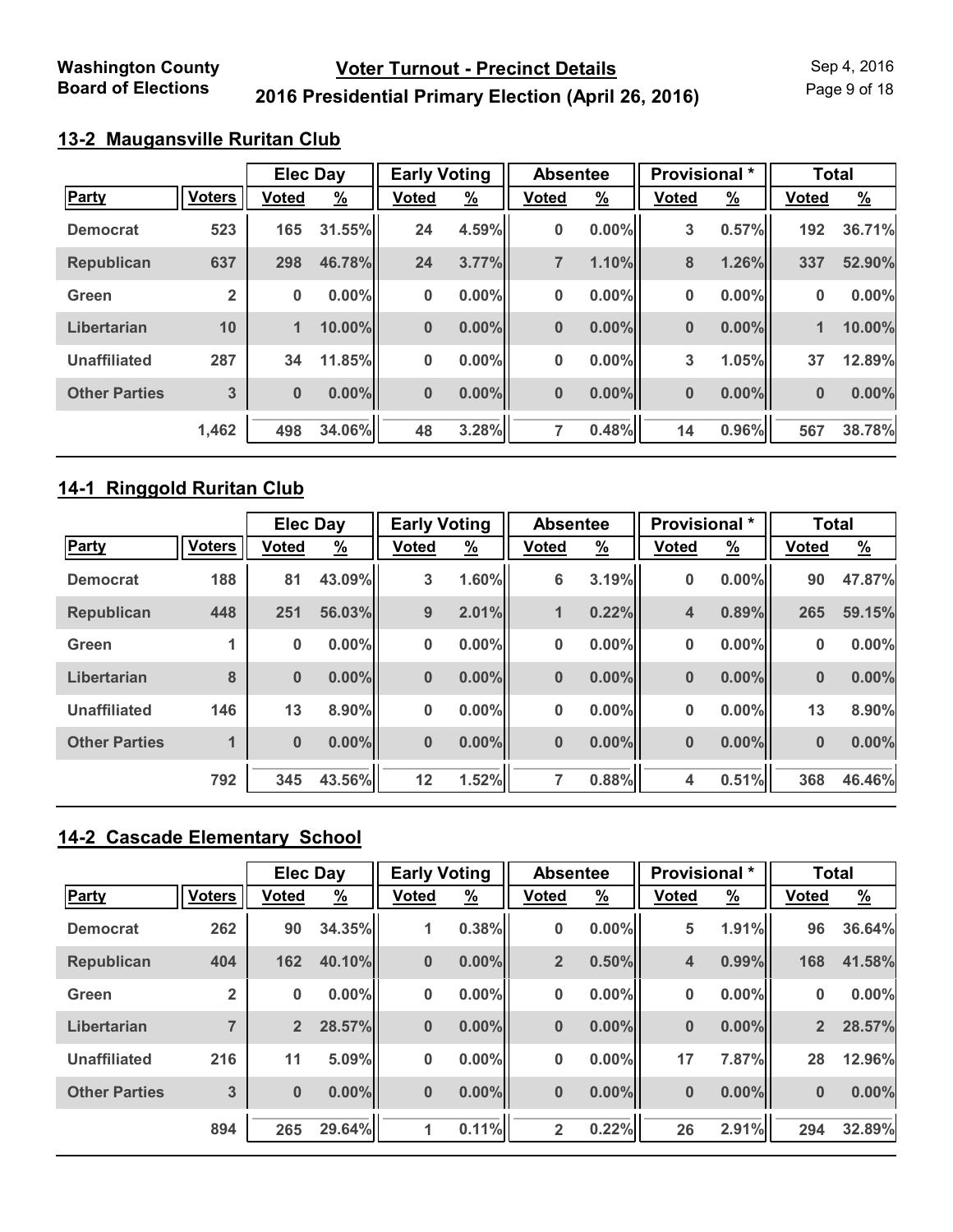Page 10 of 18

## **2016 Presidential Primary Election (April 26, 2016)**

### **15-0 Big Pool Community Hall**

|                      |                | <b>Elec Day</b> |               | <b>Early Voting</b> |               | <b>Absentee</b> |          | Provisional *  |               | <b>Total</b> |               |
|----------------------|----------------|-----------------|---------------|---------------------|---------------|-----------------|----------|----------------|---------------|--------------|---------------|
| <b>Party</b>         | <b>Voters</b>  | <b>Voted</b>    | $\frac{9}{6}$ | <b>Voted</b>        | $\frac{9}{6}$ | <b>Voted</b>    | <u>%</u> | <b>Voted</b>   | $\frac{9}{6}$ | <b>Voted</b> | $\frac{9}{6}$ |
| <b>Democrat</b>      | 317            | 109             | 34.38%        | 12                  | 3.79%         | 3               | 0.95%    | 4              | 1.26%         | 128          | 40.38%        |
| <b>Republican</b>    | 755            | 342             | 45.30%        | 28                  | 3.71%         | 11              | 1.46%    | $\overline{2}$ | 0.26%         | 383          | 50.73%        |
| Green                | $\overline{2}$ | 0               | $0.00\%$      | $\bf{0}$            | $0.00\%$      | 0               | $0.00\%$ | 0              | 0.00%         | 0            | 0.00%         |
| Libertarian          | 5              | $\bf{0}$        | $0.00\%$      | $\mathbf{0}$        | $0.00\%$      | $\bf{0}$        | $0.00\%$ | 1              | 20.00%        | 1            | 20.00%        |
| <b>Unaffiliated</b>  | 228            | 19              | 8.33%         | 1                   | 0.44%         | 0               | $0.00\%$ | 0              | 0.00%         | 20           | 8.77%         |
| <b>Other Parties</b> |                | $\bf{0}$        | $0.00\%$      | $\bf{0}$            | $0.00\%$      | $\bf{0}$        | $0.00\%$ | 0              | 0.00%         | $\bf{0}$     | 0.00%         |
|                      | 1,308          | 470             | 35.93%        | 41                  | 3.13%         | 14              | 1.07%    | 7              | 0.54%         | 532          | 40.67%        |

#### **16-0 Greenbrier Elementary School**

|                      |               | <b>Elec Day</b> |               | <b>Early Voting</b> |               | <b>Absentee</b> |               | Provisional * |               | <b>Total</b> |          |
|----------------------|---------------|-----------------|---------------|---------------------|---------------|-----------------|---------------|---------------|---------------|--------------|----------|
| <b>Party</b>         | <b>Voters</b> | <b>Voted</b>    | $\frac{9}{6}$ | <b>Voted</b>        | $\frac{9}{6}$ | <b>Voted</b>    | $\frac{9}{6}$ | <b>Voted</b>  | $\frac{9}{6}$ | <b>Voted</b> | <u>%</u> |
| <b>Democrat</b>      | 783           | 294             | 37.55%        | 33                  | 4.21%         | 24              | 3.07%         | 1             | 0.13%         | 352          | 44.96%   |
| <b>Republican</b>    | 1,351         | 592             | 43.82%        | 54                  | 4.00%         | 20              | 1.48%         | 5             | 0.37%         | 671          | 49.67%   |
| Green                | 3             | 1               | 33.33%        | $\bf{0}$            | $0.00\%$      | 0               | $0.00\%$      | 0             | $0.00\%$      | 1            | 33.33%   |
| Libertarian          | 18            | $\mathbf{1}$    | 5.56%         | $\bf{0}$            | $0.00\%$      | $\bf{0}$        | $0.00\%$      | $\bf{0}$      | $0.00\%$      | 1            | 5.56%    |
| <b>Unaffiliated</b>  | 565           | 53              | 9.38%         | 5                   | 0.88%         | 1               | 0.18%         | 1             | 0.18%         | 60           | 10.62%   |
| <b>Other Parties</b> | 13            | $\bf{0}$        | $0.00\%$      | $\bf{0}$            | $0.00\%$      | $\bf{0}$        | $0.00\%$      | $\bf{0}$      | $0.00\%$      | $\bf{0}$     | 0.00%    |
|                      | 2,733         | 941             | 34.43%        | 92                  | 3.37%         | 45              | 1.65%         | 7             | 0.26%         | 1,085        | 39.70%   |

## **17-1 Bester Elementary School Gym**

|                      |               | <b>Elec Day</b> |               | <b>Early Voting</b> |               | <b>Absentee</b> |               | Provisional * |          | <b>Total</b>   |               |
|----------------------|---------------|-----------------|---------------|---------------------|---------------|-----------------|---------------|---------------|----------|----------------|---------------|
| <b>Party</b>         | <b>Voters</b> | <b>Voted</b>    | $\frac{9}{6}$ | <b>Voted</b>        | $\frac{9}{6}$ | <b>Voted</b>    | $\frac{9}{6}$ | <b>Voted</b>  | <u>%</u> | <b>Voted</b>   | $\frac{9}{6}$ |
| <b>Democrat</b>      | 1,670         | 398             | 23.83%        | 95                  | 5.69%         | 65              | 3.89%         | 10            | 0.60%    | 568            | 34.01%        |
| Republican           | 1,270         | 401             | 31.57%        | 104                 | 8.19%         | 46              | 3.62%         | 8             | 0.63%    | 559            | 44.02%        |
| Green                | 12            | $\overline{2}$  | 16.67%        | $\bf{0}$            | $0.00\%$      | 0               | 0.00%         | 0             | 0.00%    | $\overline{2}$ | 16.67%        |
| Libertarian          | 24            | $\overline{2}$  | 8.33%         | $\bf{0}$            | $0.00\%$      | $\bf{0}$        | $0.00\%$      | $\bf{0}$      | $0.00\%$ | $\overline{2}$ | 8.33%         |
| <b>Unaffiliated</b>  | 840           | 57              | 6.79%         | 13                  | 1.55%         | 9               | 1.07%         | 5             | 0.60%    | 84             | 10.00%        |
| <b>Other Parties</b> | 19            | $\overline{3}$  | 15.79%        | $\bf{0}$            | $0.00\%$      | $\bf{0}$        | $0.00\%$      | $\bf{0}$      | $0.00\%$ | 3              | 15.79%        |
|                      | 3,835         | 863             | 22.50%        | 212                 | 5.53%         | 120             | 3.13%         | 23            | 0.60%    | 1,218          | 31.76%        |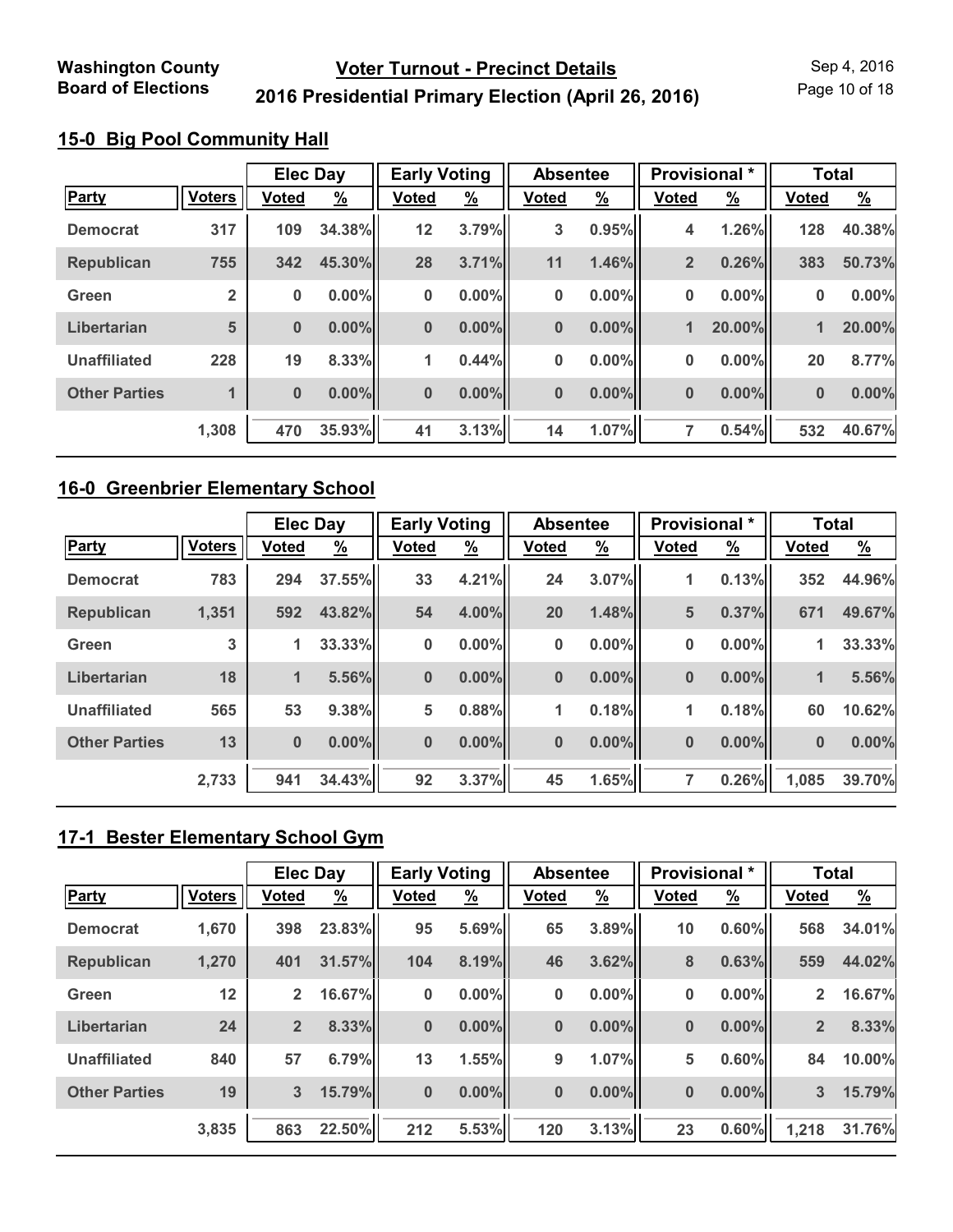Page 11 of 18

## **2016 Presidential Primary Election (April 26, 2016)**

## **18-1 Bethel United Methodist Church**

|                      |               | <b>Elec Day</b> |               | <b>Early Voting</b> |               | <b>Absentee</b> |               | <b>Provisional</b> * |               | <b>Total</b> |               |
|----------------------|---------------|-----------------|---------------|---------------------|---------------|-----------------|---------------|----------------------|---------------|--------------|---------------|
| <b>Party</b>         | <b>Voters</b> | <b>Voted</b>    | $\frac{9}{6}$ | <b>Voted</b>        | $\frac{9}{6}$ | <b>Voted</b>    | $\frac{9}{6}$ | <b>Voted</b>         | $\frac{9}{6}$ | <b>Voted</b> | $\frac{9}{6}$ |
| <b>Democrat</b>      | 601           | 219             | 36.44%        | 35                  | 5.82%         | 11              | 1.83%         | 11                   | 1.83%         | 276          | 45.92%        |
| <b>Republican</b>    | 1,028         | 489             | 47.57%        | 46                  | 4.47%         | 8               | 0.78%         | 3                    | 0.29%         | 546          | 53.11%        |
| Green                | 4             | $\bf{0}$        | $0.00\%$      | 0                   | $0.00\%$      | 0               | $0.00\%$      | 0                    | $0.00\%$      | 0            | 0.00%         |
| Libertarian          | 9             | $\bf{0}$        | $0.00\%$      | $\bf{0}$            | $0.00\%$      | $\bf{0}$        | $0.00\%$      | $\bf{0}$             | 0.00%         | $\bf{0}$     | 0.00%         |
| <b>Unaffiliated</b>  | 374           | 17              | 4.55%         | $\overline{2}$      | 0.53%         | 0               | $0.00\%$      | 21                   | 5.61%         | 40           | 10.70%        |
| <b>Other Parties</b> | 10            | $\bf{0}$        | $0.00\%$      | $\bf{0}$            | $0.00\%$      | $\bf{0}$        | $0.00\%$      | $\bf{0}$             | 0.00%         | $\bf{0}$     | 0.00%         |
|                      | 2,026         | 725             | 35.78%        | 83                  | 4.10%         | 19              | 0.94%         | 35                   | 1.73%         | 862          | 42.55%        |

#### **18-2 Maranatha Brethren Church**

|                      |               | <b>Elec Day</b> |               | <b>Early Voting</b> |               | <b>Absentee</b> |               | Provisional *  |               | <b>Total</b>   |               |
|----------------------|---------------|-----------------|---------------|---------------------|---------------|-----------------|---------------|----------------|---------------|----------------|---------------|
| <b>Party</b>         | <b>Voters</b> | <b>Voted</b>    | $\frac{9}{6}$ | <b>Voted</b>        | $\frac{9}{6}$ | <b>Voted</b>    | $\frac{9}{6}$ | <b>Voted</b>   | $\frac{9}{6}$ | <b>Voted</b>   | $\frac{9}{6}$ |
| <b>Democrat</b>      | 764           | 279             | 36.52%        | 59                  | 7.72%         | 7               | 0.92%         | 7              | 0.92%         | 352            | 46.07%        |
| <b>Republican</b>    | 1,057         | 462             | 43.71%        | 64                  | 6.05%         | 8               | 0.76%         | 6              | 0.57%         | 540            | 51.09%        |
| Green                | 5             | 0               | $0.00\%$      | $\bf{0}$            | $0.00\%$      | 0               | $0.00\%$      | 0              | 0.00%         | 0              | 0.00%         |
| Libertarian          | 11            | $\bf{0}$        | $0.00\%$      | $\bf{0}$            | $0.00\%$      | $\bf{0}$        | $0.00\%$      | $\bf{0}$       | 0.00%         | $\bf{0}$       | 0.00%         |
| <b>Unaffiliated</b>  | 419           | 38              | 9.07%         | $\bf{0}$            | $0.00\%$      | 1               | 0.24%         | $\overline{2}$ | 0.48%         | 41             | 9.79%         |
| <b>Other Parties</b> | 4             | $\blacksquare$  | 25.00%        | $\bf{0}$            | $0.00\%$      | 1               | 25.00%        | $\bf{0}$       | 0.00%         | $\overline{2}$ | 50.00%        |
|                      | 2,260         | 780             | 34.51%        | 123                 | 5.44%         | 17              | 0.75%         | 15             | 0.66%         | 935            | 41.37%        |

## **18-3 Hagerstown Community College ARCC Building**

|                      |               | <b>Elec Day</b> |               | <b>Early Voting</b> |               | <b>Absentee</b> |               | Provisional * |               | <b>Total</b> |               |
|----------------------|---------------|-----------------|---------------|---------------------|---------------|-----------------|---------------|---------------|---------------|--------------|---------------|
| <b>Party</b>         | <b>Voters</b> | <b>Voted</b>    | $\frac{9}{6}$ | <b>Voted</b>        | $\frac{9}{6}$ | <b>Voted</b>    | $\frac{9}{6}$ | <b>Voted</b>  | $\frac{9}{6}$ | <b>Voted</b> | $\frac{9}{6}$ |
| <b>Democrat</b>      | 1,071         | 292             | 27.26%        | 36                  | 3.36%         | 29              | 2.71%         | 8             | 0.75%         | 365          | 34.08%        |
| <b>Republican</b>    | 1,038         | 382             | 36.80%        | 67                  | 6.45%         | 12              | 1.16%         | 8             | 0.77%         | 469          | 45.18%        |
| Green                | 10            | 0               | $0.00\%$      | $\bf{0}$            | $0.00\%$      | 0               | 0.00%         | 0             | 0.00%         | $\bf{0}$     | 0.00%         |
| Libertarian          | 22            | 5               | 22.73%        | $\bf{0}$            | $0.00\%$      | $\bf{0}$        | $0.00\%$      | $\bf{0}$      | $0.00\%$      | 5            | 22.73%        |
| <b>Unaffiliated</b>  | 584           | 53              | 9.08%         | $\bf{0}$            | $0.00\%$      | $\overline{2}$  | 0.34%         | $\mathbf{1}$  | 0.17%         | 56           | 9.59%         |
| <b>Other Parties</b> | 9             | $\bf{0}$        | $0.00\%$      | $\bf{0}$            | $0.00\%$      | $\mathbf 0$     | $0.00\%$      | $\bf{0}$      | $0.00\%$      | $\bf{0}$     | 0.00%         |
|                      | 2,734         | 732             | 26.77%        | 103                 | 3.77%         | 43              | 1.57%         | 17            | 0.62%         | 895          | 32.74%        |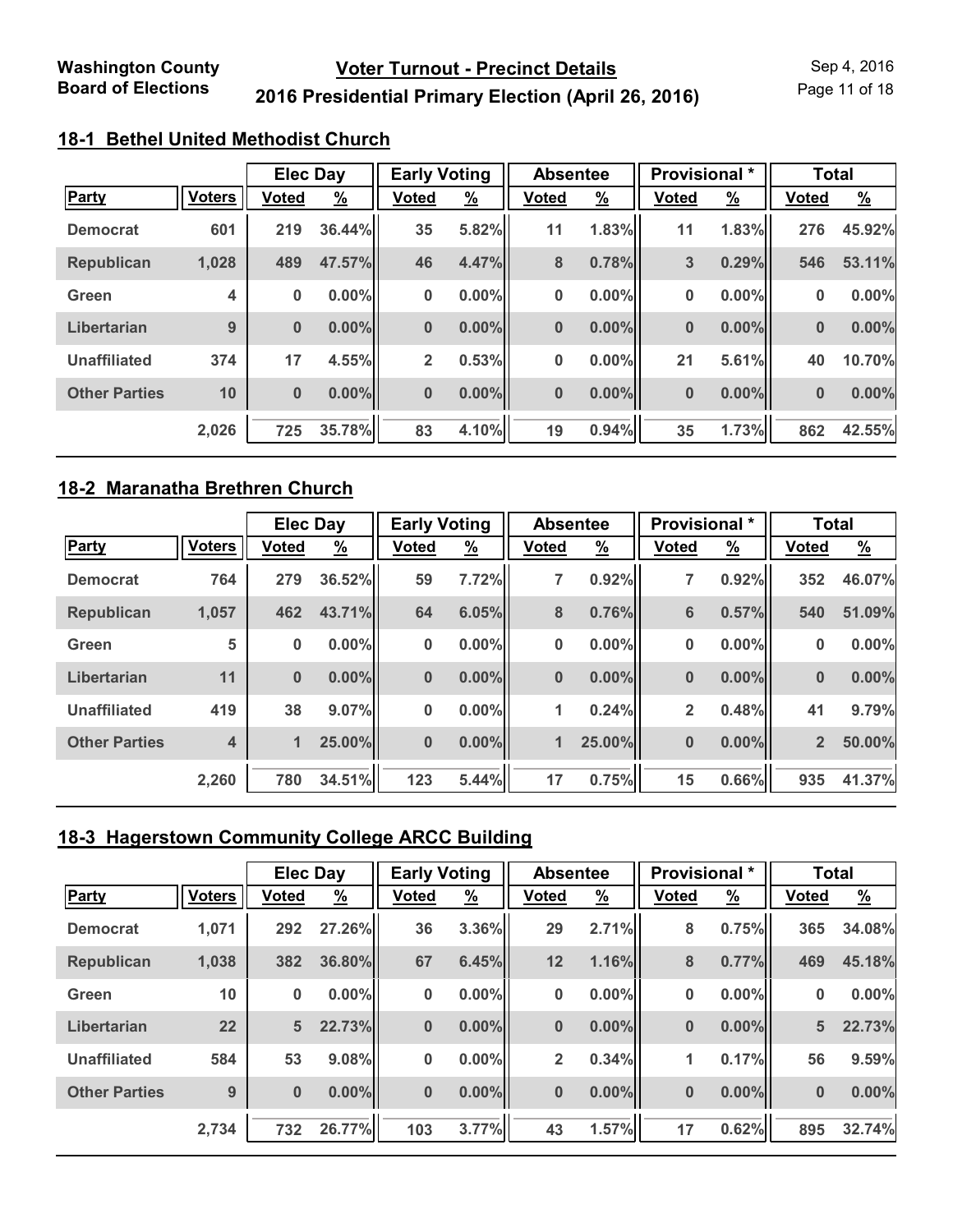Page 12 of 18

## **2016 Presidential Primary Election (April 26, 2016)**

## **18-4 Maranatha Brethren Church**

|                      |                | <b>Elec Day</b> |               | <b>Early Voting</b> |               | <b>Absentee</b> |               | Provisional * |               | <b>Total</b> |               |
|----------------------|----------------|-----------------|---------------|---------------------|---------------|-----------------|---------------|---------------|---------------|--------------|---------------|
| Party                | <b>Voters</b>  | <b>Voted</b>    | $\frac{9}{6}$ | <b>Voted</b>        | $\frac{9}{6}$ | <b>Voted</b>    | $\frac{9}{6}$ | <b>Voted</b>  | $\frac{9}{6}$ | <b>Voted</b> | $\frac{9}{6}$ |
| <b>Democrat</b>      | 145            | 27              | 18.62%        | 13                  | 8.97%         | 8               | 5.52%         | 1             | 0.69%         | 49           | 33.79%        |
| <b>Republican</b>    | 113            | 25              | 22.12%        | 7                   | 6.19%         | 14              | 12.39%        | $\bf{0}$      | $0.00\%$      | 46           | 40.71%        |
| Green                | $\overline{2}$ | $\pmb{0}$       | 0.00%         | $\bf{0}$            | $0.00\%$      | $\bf{0}$        | $0.00\%$      | 0             | $0.00\%$      | 0            | 0.00%         |
| Libertarian          | 3              | $\bf{0}$        | $0.00\%$      | $\bf{0}$            | $0.00\%$      | $\bf{0}$        | $0.00\%$      | $\bf{0}$      | $0.00\%$      | $\bf{0}$     | $0.00\%$      |
| <b>Unaffiliated</b>  | 63             | 1               | 1.59%         | 1                   | 1.59%         | 1               | 1.59%         | 0             | $0.00\%$      | 3            | 4.76%         |
| <b>Other Parties</b> | $\overline{2}$ | $\bf{0}$        | $0.00\%$      | $\bf{0}$            | $0.00\%$      | $\bf{0}$        | $0.00\%$      | $\bf{0}$      | $0.00\%$      | $\bf{0}$     | 0.00%         |
|                      | 328            | 53              | 16.16%        | 21                  | 6.40%         | 23              | 7.01%         | 1             | 0.30%         | 98           | 29.88%        |

#### **19-0 Little Antietam Community Center**

|                      |                | <b>Elec Day</b> |          | <b>Early Voting</b> |               | <b>Absentee</b> |               | Provisional * |               | <b>Total</b> |          |
|----------------------|----------------|-----------------|----------|---------------------|---------------|-----------------|---------------|---------------|---------------|--------------|----------|
| <b>Party</b>         | <b>Voters</b>  | <b>Voted</b>    | <u>%</u> | <b>Voted</b>        | $\frac{9}{6}$ | <b>Voted</b>    | $\frac{9}{6}$ | <b>Voted</b>  | $\frac{9}{6}$ | <b>Voted</b> | <u>%</u> |
| <b>Democrat</b>      | 501            | 209             | 41.72%   | 22                  | 4.39%         | 8               | 1.60%         | 4             | 0.80%         | 243          | 48.50%   |
| <b>Republican</b>    | 906            | 439             | 48.45%   | 25                  | 2.76%         | 4               | 0.44%         | $\bf{0}$      | $0.00\%$      | 468          | 51.66%   |
| Green                |                | 0               | $0.00\%$ | $\bf{0}$            | $0.00\%$      | 0               | $0.00\%$      | 0             | $0.00\%$      | 0            | $0.00\%$ |
| Libertarian          | $\overline{7}$ | $\mathbf{1}$    | 14.29%   | $\bf{0}$            | $0.00\%$      | $\bf{0}$        | $0.00\%$      | $\bf{0}$      | $0.00\%$      | 1            | 14.29%   |
| <b>Unaffiliated</b>  | 328            | 33              | 10.06%   | 1                   | 0.30%         | 0               | $0.00\%$      | 1             | 0.30%         | 35           | 10.67%   |
| <b>Other Parties</b> | 9              | $\blacksquare$  | 11.11%   | $\mathbf{0}$        | $0.00\%$      | $\bf{0}$        | $0.00\%$      | $\bf{0}$      | $0.00\%$      | 1            | 11.11%   |
|                      | 1,752          | 683             | 38.98%   | 48                  | 2.74%         | 12              | 0.68%         | 5             | 0.29%         | 748          | 42.69%   |

## **20-0 Downsville Ruritan Club**

|                      |               | <b>Elec Day</b> |          | <b>Early Voting</b> |               | <b>Absentee</b> |               | Provisional * |               | <b>Total</b> |                       |
|----------------------|---------------|-----------------|----------|---------------------|---------------|-----------------|---------------|---------------|---------------|--------------|-----------------------|
| <b>Party</b>         | <b>Voters</b> | <b>Voted</b>    | <u>%</u> | <b>Voted</b>        | $\frac{9}{6}$ | <b>Voted</b>    | $\frac{9}{6}$ | <b>Voted</b>  | $\frac{9}{6}$ | <b>Voted</b> | $\frac{\%}{\sqrt{2}}$ |
| <b>Democrat</b>      | 419           | 157             | 37.47%   | 24                  | 5.73%         | 3               | 0.72%         | 3             | 0.72%         | 187          | 44.63%                |
| <b>Republican</b>    | 780           | 408             | 52.31%   | 27                  | 3.46%         | 6               | 0.77%         | 3             | 0.38%         | 444          | 56.92%                |
| Green                | 0             | $\bf{0}$        | $0.00\%$ | $\bf{0}$            | $0.00\%$      | 0               | 0.00%         | 0             | $0.00\%$      | $\bf{0}$     | 0.00%                 |
| Libertarian          | 8             | $\bf{0}$        | $0.00\%$ | $\bf{0}$            | $0.00\%$      | $\bf{0}$        | $0.00\%$      | $\bf{0}$      | $0.00\%$      | $\bf{0}$     | 0.00%                 |
| <b>Unaffiliated</b>  | 255           | 19              | 7.45%    | 1                   | 0.39%         | 0               | 0.00%         | $\mathbf{1}$  | 0.39%         | 21           | 8.24%                 |
| <b>Other Parties</b> | 8             | 1               | 12.50%   | $\bf{0}$            | $0.00\%$      | $\bf{0}$        | $0.00\%$      | $\bf{0}$      | 0.00%         | 1            | 12.50%                |
|                      | 1,470         | 585             | 39.80%   | 52                  | 3.54%         | 9               | 0.61%         | 7             | 0.48%         | 653          | 44.42%                |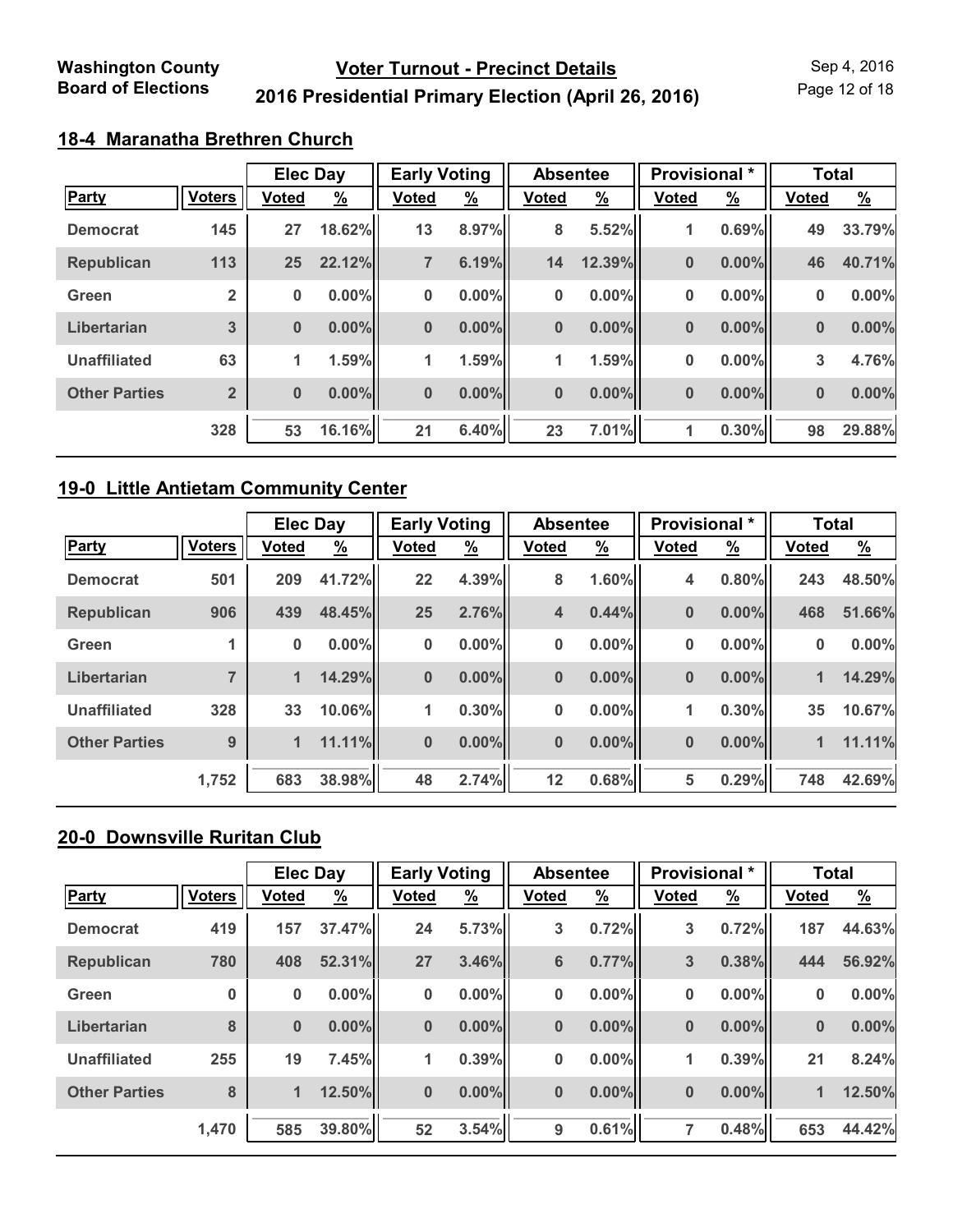Page 13 of 18

## **2016 Presidential Primary Election (April 26, 2016)**

### **21-1 Potomac Heights Elementary School**

|                      |               | <b>Elec Day</b> |               | <b>Early Voting</b> |               | <b>Absentee</b> |               | Provisional * |               | <b>Total</b>   |               |
|----------------------|---------------|-----------------|---------------|---------------------|---------------|-----------------|---------------|---------------|---------------|----------------|---------------|
| Party                | <b>Voters</b> | <b>Voted</b>    | $\frac{9}{6}$ | Voted               | $\frac{9}{6}$ | <b>Voted</b>    | $\frac{9}{6}$ | <b>Voted</b>  | $\frac{9}{6}$ | <b>Voted</b>   | $\frac{9}{6}$ |
| <b>Democrat</b>      | 979           | 326             | 33.30%        | 56                  | 5.72%         | 11              | 1.12%         | 12            | 1.23%         | 405            | 41.37%        |
| <b>Republican</b>    | 829           | 395             | 47.65%        | 43                  | 5.19%         | 12              | 1.45%         | 11            | 1.33%         | 461            | 55.61%        |
| Green                | 8             | $\mathbf{1}$    | 12.50%        | 1                   | 12.50%        | 0               | $0.00\%$      | 0             | 0.00%         | $\overline{2}$ | 25.00%        |
| Libertarian          | 18            | $\blacksquare$  | 5.56%         | $\mathbf{0}$        | $0.00\%$      | $\bf{0}$        | $0.00\%$      | $\bf{0}$      | 0.00%         | 1              | 5.56%         |
| <b>Unaffiliated</b>  | 468           | 44              | 9.40%         | 6                   | 1.28%         | 1               | 0.21%         | 4             | 0.85%         | 55             | 11.75%        |
| <b>Other Parties</b> | 13            | 3               | 23.08%        | $\bf{0}$            | $0.00\%$      | $\bf{0}$        | $0.00\%$      | 0             | 0.00%         | 3              | 23.08%        |
|                      | 2,315         | 770             | 33.26%        | 106                 | 4.58%         | 24              | 1.04%         | 27            | 1.17%         | 927            | 40.04%        |

#### **21-2 North Hagerstown High School**

|                      | <b>Elec Day</b> |              |          | <b>Early Voting</b> |               | <b>Absentee</b> |               | Provisional *  |               | <b>Total</b>   |               |
|----------------------|-----------------|--------------|----------|---------------------|---------------|-----------------|---------------|----------------|---------------|----------------|---------------|
| <b>Party</b>         | <b>Voters</b>   | <b>Voted</b> | <u>%</u> | <b>Voted</b>        | $\frac{9}{6}$ | <b>Voted</b>    | $\frac{9}{6}$ | <b>Voted</b>   | $\frac{9}{6}$ | <b>Voted</b>   | $\frac{9}{6}$ |
| <b>Democrat</b>      | 822             | 296          | 36.01%   | 48                  | 5.84%         | 14              | 1.70%         | 1              | 0.12%         | 359            | 43.67%        |
| <b>Republican</b>    | 736             | 324          | 44.02%   | 35                  | 4.76%         | 11              | 1.49%         | 5              | 0.68%         | 375            | 50.95%        |
| Green                | 4               | 0            | $0.00\%$ | 1.                  | 25.00%        | 0               | $0.00\%$      | 0              | $0.00\%$      | 1              | 25.00%        |
| Libertarian          | 10              | $\mathbf{1}$ | 10.00%   | $\bf{0}$            | $0.00\%$      | $\bf{0}$        | $0.00\%$      | $\bf{0}$       | $0.00\%$      | 1              | 10.00%        |
| <b>Unaffiliated</b>  | 369             | 47           | 12.74%   | 5                   | 1.36%         | 1               | 0.27%         | $\overline{2}$ | 0.54%         | 55             | 14.91%        |
| <b>Other Parties</b> | 10              | $\bf{0}$     | $0.00\%$ | 2 <sup>2</sup>      | 20.00%        | $\bf{0}$        | $0.00\%$      | $\bf{0}$       | $0.00\%$      | $\overline{2}$ | 20.00%        |
|                      | 1,951           | 668          | 34.24%   | 91                  | 4.66%         | 26              | 1.33%         | 8              | 0.41%         | 793            | 40.65%        |

# **21-3 Northern Middle School**

|                      |                | <b>Elec Day</b> |               | <b>Early Voting</b> |               | <b>Absentee</b> |               | Provisional * |          | <b>Total</b> |               |
|----------------------|----------------|-----------------|---------------|---------------------|---------------|-----------------|---------------|---------------|----------|--------------|---------------|
| <b>Party</b>         | <b>Voters</b>  | <b>Voted</b>    | $\frac{9}{6}$ | <b>Voted</b>        | $\frac{9}{6}$ | <b>Voted</b>    | $\frac{9}{6}$ | <b>Voted</b>  | <u>%</u> | <b>Voted</b> | $\frac{9}{6}$ |
| <b>Democrat</b>      | 471            | 212             | 45.01%        | 26                  | 5.52%         | 21              | 4.46%         | 2             | 0.42%    | 261          | 55.41%        |
| <b>Republican</b>    | 426            | 207             | 48.59%        | 30                  | 7.04%         | 3               | 0.70%         | 4             | 0.94%    | 244          | 57.28%        |
| Green                | $\overline{2}$ | 0               | $0.00\%$      | 0                   | $0.00\%$      | 0               | 0.00%         | 1             | 50.00%   | 1            | 50.00%        |
| Libertarian          | 3              | $\bf{0}$        | $0.00\%$      | $\bf{0}$            | $0.00\%$      | $\mathbf 0$     | $0.00\%$      | $\bf{0}$      | $0.00\%$ | $\bf{0}$     | $0.00\%$      |
| <b>Unaffiliated</b>  | 199            | 38              | 19.10%        | 5                   | 2.51%         | 0               | 0.00%         | 0             | $0.00\%$ | 43           | 21.61%        |
| <b>Other Parties</b> | 4              | $\bf{0}$        | $0.00\%$      | $\bf{0}$            | $0.00\%$      | $\bf{0}$        | $0.00\%$      | $\bf{0}$      | $0.00\%$ | $\bf{0}$     | 0.00%         |
|                      | 1,105          | 457             | 41.36%        | 61                  | 5.52%         | 24              | 2.17%         | 7             | 0.63%    | 549          | 49.68%        |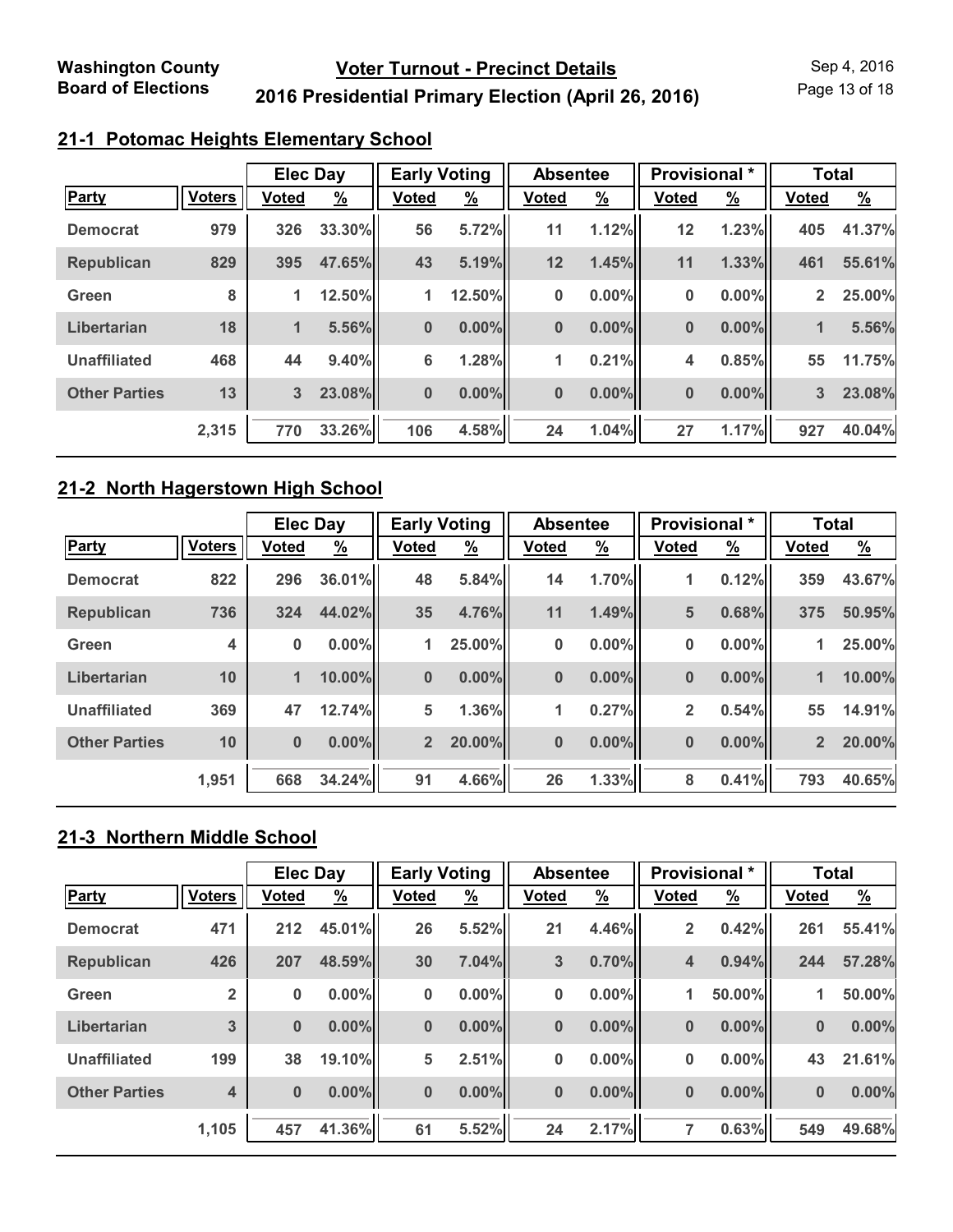Page 14 of 18

## **2016 Presidential Primary Election (April 26, 2016)**

## **22-1 Trinity Lutheran Church**

|                      |               | <b>Elec Day</b> |               | <b>Early Voting</b> |               | <b>Absentee</b> |               | Provisional * |               | <b>Total</b>   |               |
|----------------------|---------------|-----------------|---------------|---------------------|---------------|-----------------|---------------|---------------|---------------|----------------|---------------|
| Party                | <b>Voters</b> | <b>Voted</b>    | $\frac{9}{6}$ | <b>Voted</b>        | $\frac{9}{6}$ | <b>Voted</b>    | $\frac{9}{6}$ | <b>Voted</b>  | $\frac{9}{6}$ | <b>Voted</b>   | $\frac{9}{6}$ |
| <b>Democrat</b>      | 912           | 224             | 24.56%        | 27                  | 2.96%         | 8               | 0.88%         | 7             | 0.77%         | 266            | 29.17%        |
| <b>Republican</b>    | 445           | 137             | 30.79%        | 28                  | 6.29%         | 4               | $0.90\%$      | 5             | 1.12%         | 174            | 39.10%        |
| Green                | 5             | 0               | $0.00\%$      | $\bf{0}$            | $0.00\%$      | 0               | $0.00\%$      | 0             | 0.00%         | 0              | 0.00%         |
| Libertarian          | 19            | $\overline{2}$  | 10.53%        | $\bf{0}$            | $0.00\%$      | $\bf{0}$        | $0.00\%$      | $\bf{0}$      | 0.00%         | 2 <sup>2</sup> | 10.53%        |
| <b>Unaffiliated</b>  | 476           | 46              | 9.66%         | 3                   | 0.63%         | 0               | $0.00\%$      | 5             | 1.05%         | 54             | 11.34%        |
| <b>Other Parties</b> | 10            | $\overline{4}$  | 40.00%        | $\bf{0}$            | $0.00\%$      | $\bf{0}$        | $0.00\%$      | 0             | 0.00%         | 4              | 40.00%        |
|                      | 1,867         | 413             | 22.12%        | 58                  | 3.11%         | 12              | 0.64%         | 17            | 0.91%         | 500            | 26.78%        |

#### **22-2 Pangborn Elementary School**

|                      |               | <b>Elec Day</b> |          | <b>Early Voting</b> |               | <b>Absentee</b> |               | Provisional *  |                       | <b>Total</b>   |               |
|----------------------|---------------|-----------------|----------|---------------------|---------------|-----------------|---------------|----------------|-----------------------|----------------|---------------|
| <b>Party</b>         | <b>Voters</b> | <b>Voted</b>    | <u>%</u> | <b>Voted</b>        | $\frac{9}{6}$ | <b>Voted</b>    | $\frac{9}{6}$ | <b>Voted</b>   | $\frac{\%}{\sqrt{2}}$ | <b>Voted</b>   | $\frac{9}{6}$ |
| <b>Democrat</b>      | 822           | 247             | 30.05%   | 22                  | 2.68%         | 12              | 1.46%         | 6              | 0.73%                 | 287            | 34.91%        |
| <b>Republican</b>    | 549           | 219             | 39.89%   | 30                  | 5.46%         | 10              | 1.82%         | 8              | 1.46%                 | 267            | 48.63%        |
| Green                | 5             | 1               | 20.00%   | $\bf{0}$            | $0.00\%$      | 0               | $0.00\%$      | 0              | $0.00\%$              | 1              | 20.00%        |
| Libertarian          | 10            | 2 <sup>2</sup>  | 20.00%   | $\bf{0}$            | $0.00\%$      | $\bf{0}$        | $0.00\%$      | $\bf{0}$       | $0.00\%$              | $\overline{2}$ | 20.00%        |
| <b>Unaffiliated</b>  | 414           | 48              | 11.59%   | $\overline{2}$      | 0.48%         | 0               | $0.00\%$      | $\overline{2}$ | 0.48%                 | 52             | 12.56%        |
| <b>Other Parties</b> | 10            | $5\phantom{.}$  | 50.00%   | $\bf{0}$            | $0.00\%$      | $\bf{0}$        | $0.00\%$      | $\bf{0}$       | $0.00\%$              | 5              | 50.00%        |
|                      | 1,810         | 522             | 28.84%   | 54                  | 2.98%         | 22              | 1.22%         | 16             | 0.88%                 | 614            | 33.92%        |

## **23-0 Wilson Ruritan Club**

|                      |               | <b>Elec Day</b> |               | <b>Early Voting</b> |               | <b>Absentee</b> |               | Provisional * |               | <b>Total</b> |                       |
|----------------------|---------------|-----------------|---------------|---------------------|---------------|-----------------|---------------|---------------|---------------|--------------|-----------------------|
| Party                | <b>Voters</b> | <b>Voted</b>    | $\frac{9}{6}$ | <b>Voted</b>        | $\frac{9}{6}$ | <b>Voted</b>    | $\frac{9}{6}$ | <b>Voted</b>  | $\frac{9}{6}$ | <b>Voted</b> | $\frac{\%}{\sqrt{2}}$ |
| <b>Democrat</b>      | 875           | 253             | 28.91%        | 46                  | 5.26%         | 9               | 1.03%         | 19            | 2.17%         | 327          | 37.37%                |
| <b>Republican</b>    | 1,847         | 847             | 45.86%        | 103                 | 5.58%         | 21              | 1.14%         | 12            | 0.65%         | 983          | 53.22%                |
| Green                |               | 0               | $0.00\%$      | $\bf{0}$            | $0.00\%$      | 0               | 0.00%         | 0             | $0.00\%$      | $\bf{0}$     | 0.00%                 |
| Libertarian          | 9             | $\bf{0}$        | $0.00\%$      | $\bf{0}$            | $0.00\%$      | $\bf{0}$        | $0.00\%$      | $\bf{0}$      | $0.00\%$      | $\bf{0}$     | $0.00\%$              |
| <b>Unaffiliated</b>  | 644           | 27              | 4.19%         | 7                   | 1.09%         | $\overline{2}$  | 0.31%         | 32            | 4.97%         | 68           | 10.56%                |
| <b>Other Parties</b> | 16            | $\bf{0}$        | $0.00\%$      | $\bf{0}$            | $0.00\%$      | $\mathbf 0$     | $0.00\%$      | $\mathbf{1}$  | 6.25%         | 1            | 6.25%                 |
|                      | 3,398         | 1,127           | 33.17%        | 156                 | 4.59%         | 32              | 0.94%         | 64            | 1.88%         | 1,379        | 40.58%                |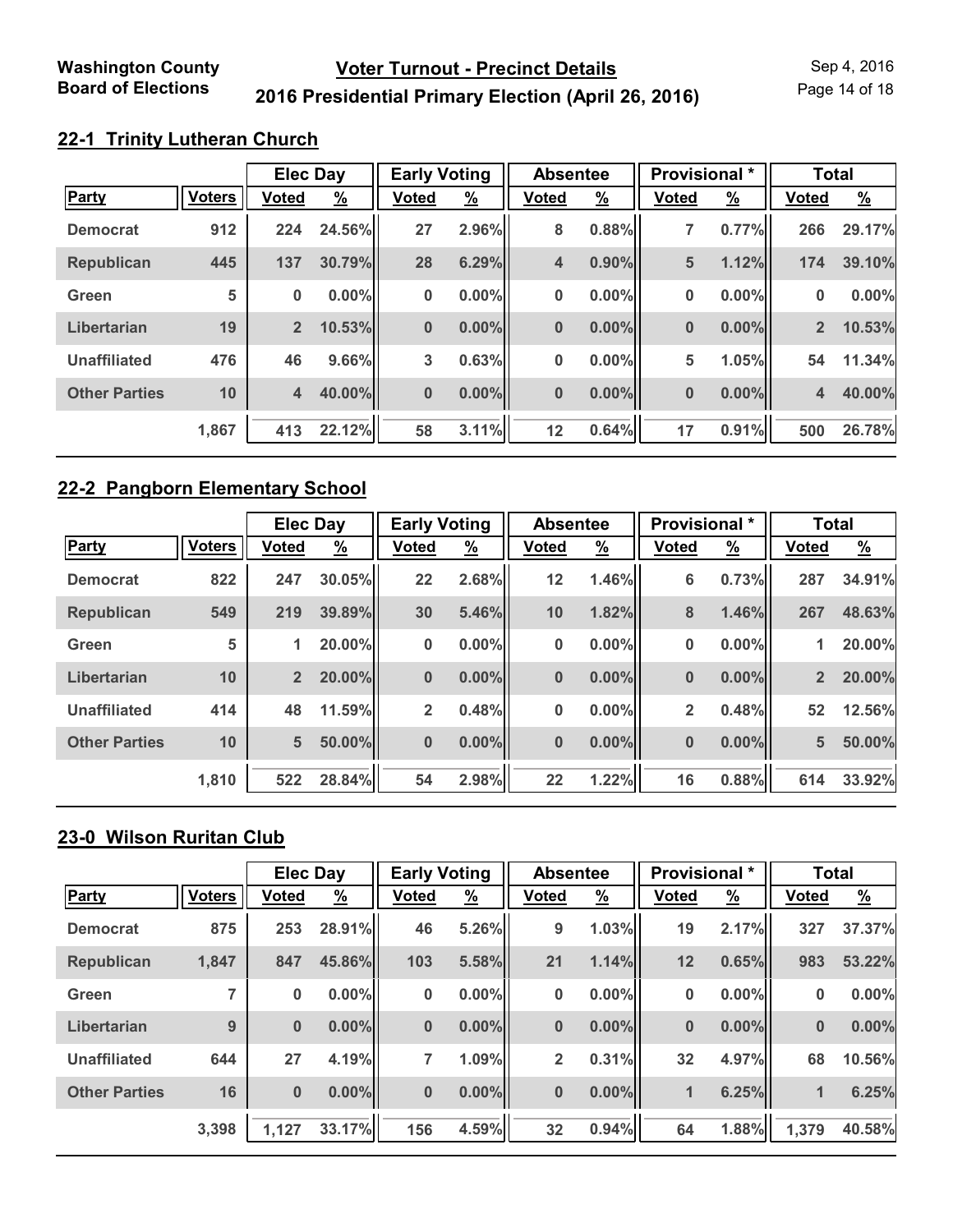Page 15 of 18

## **2016 Presidential Primary Election (April 26, 2016)**

## **24-1 WACOHU Grange Hall**

|                      |               | <b>Elec Day</b> |               | <b>Early Voting</b> |               | <b>Absentee</b> |               | Provisional * |               | <b>Total</b> |               |
|----------------------|---------------|-----------------|---------------|---------------------|---------------|-----------------|---------------|---------------|---------------|--------------|---------------|
| Party                | <b>Voters</b> | <b>Voted</b>    | $\frac{9}{6}$ | Voted               | $\frac{9}{6}$ | <b>Voted</b>    | $\frac{9}{6}$ | <b>Voted</b>  | $\frac{9}{6}$ | <b>Voted</b> | $\frac{9}{6}$ |
| <b>Democrat</b>      | 173           | 37              | 21.39%        | 20                  | 11.56%        | $\overline{2}$  | 1.16%         | 0             | 0.00%         | 59           | 34.10%        |
| <b>Republican</b>    | 234           | 91              | 38.89%        | 28                  | 11.97%        | $\overline{2}$  | 0.85%         | $\bf{0}$      | $0.00\%$      | 121          | 51.71%        |
| Green                | 3             | 0               | $0.00\%$      | $\bf{0}$            | $0.00\%$      | 0               | $0.00\%$      | 0             | 0.00%         | 0            | 0.00%         |
| Libertarian          | 6             | $\mathbf{1}$    | 16.67%        | $\bf{0}$            | $0.00\%$      | $\bf{0}$        | $0.00\%$      | $\bf{0}$      | 0.00%         | 1            | 16.67%        |
| <b>Unaffiliated</b>  | 106           | 7               | 6.60%         | 1                   | 0.94%         | 0               | $0.00\%$      | 0             | 0.00%         | 8            | 7.55%         |
| <b>Other Parties</b> | 3             | $\bf{0}$        | $0.00\%$      | $\bf{0}$            | $0.00\%$      | $\bf{0}$        | $0.00\%$      | 0             | 0.00%         | $\bf{0}$     | 0.00%         |
|                      | 525           | 136             | 25.90%        | 49                  | 9.33%         | 4               | 0.76%         | 0             | 0.00%         | 189          | 36.00%        |

#### **25-1 Bethel Gardens Community Center**

|                      |                 | <b>Elec Day</b> |               | <b>Early Voting</b> |               | <b>Absentee</b> |               |              | Provisional * |              | <b>Total</b>  |
|----------------------|-----------------|-----------------|---------------|---------------------|---------------|-----------------|---------------|--------------|---------------|--------------|---------------|
| <b>Party</b>         | <b>Voters</b>   | <b>Voted</b>    | $\frac{9}{6}$ | <b>Voted</b>        | $\frac{9}{6}$ | <b>Voted</b>    | $\frac{9}{6}$ | <b>Voted</b> | $\frac{9}{6}$ | <b>Voted</b> | $\frac{9}{6}$ |
| <b>Democrat</b>      | 579             | 144             | 24.87%        | 13                  | 2.25%         | 4               | 0.69%         | 6            | 1.04%         | 167          | 28.84%        |
| <b>Republican</b>    | 132             | 24              | 18.18%        | 6                   | 4.55%         | 4               | 3.03%         | 1            | 0.76%         | 35           | 26.52%        |
| Green                |                 | 0               | $0.00\%$      | $\bf{0}$            | 0.00%         | 0               | $0.00\%$      |              | #######       |              | #######       |
| Libertarian          | $\overline{2}$  | $\bf{0}$        | $0.00\%$      | $\bf{0}$            | $0.00\%$      | $\bf{0}$        | $0.00\%$      | $\bf{0}$     | $0.00\%$      | $\bf{0}$     | $0.00\%$      |
| <b>Unaffiliated</b>  | 173             | 10              | 5.78%         | $\overline{2}$      | 1.16%         | 0               | $0.00\%$      | 1            | 0.58%         | 13           | 7.51%         |
| <b>Other Parties</b> | $6\phantom{1}6$ | $\bf{0}$        | $0.00\%$      | $\bf{0}$            | $0.00\%$      | $\bf{0}$        | $0.00\%$      | 0            | $0.00\%$      | $\bf{0}$     | 0.00%         |
|                      | 893             | 178             | 19.93%        | 21                  | 2.35%         | 8               | $0.90\%$      | 9            | 1.01%         | 216          | 24.19%        |

## **25-2 Western Heights Middle School**

|                      |               | <b>Elec Day</b> |          | <b>Early Voting</b> |               | <b>Absentee</b> |               | Provisional * |               | <b>Total</b> |               |
|----------------------|---------------|-----------------|----------|---------------------|---------------|-----------------|---------------|---------------|---------------|--------------|---------------|
| Party                | <b>Voters</b> | <b>Voted</b>    | <u>%</u> | <b>Voted</b>        | $\frac{9}{6}$ | <b>Voted</b>    | $\frac{9}{6}$ | <b>Voted</b>  | $\frac{9}{6}$ | <b>Voted</b> | $\frac{9}{6}$ |
| <b>Democrat</b>      | 972           | 224             | 23.05%   | 38                  | 3.91%         | 6               | 0.62%         | 4             | 0.41%         | 272          | 27.98%        |
| <b>Republican</b>    | 608           | 251             | 41.28%   | 27                  | 4.44%         | $\overline{2}$  | 0.33%         | $\mathbf{1}$  | 0.16%         | 281          | 46.22%        |
| Green                | 4             | 1               | 25.00%   | 0                   | $0.00\%$      | 0               | 0.00%         | 0             | $0.00\%$      | 1            | 25.00%        |
| Libertarian          | 11            | $\overline{2}$  | 18.18%   | $\bf{0}$            | $0.00\%$      | $\bf{0}$        | 0.00%         | $\bf{0}$      | $0.00\%$      | $2^{\circ}$  | 18.18%        |
| <b>Unaffiliated</b>  | 492           | 52              | 10.57%   | 6                   | 1.22%         | 0               | 0.00%         | $\mathbf{1}$  | 0.20%         | 59           | 11.99%        |
| <b>Other Parties</b> | 8             | $\bf{0}$        | $0.00\%$ | $\bf{0}$            | $0.00\%$      | $\bf{0}$        | $0.00\%$      | $\bf{0}$      | $0.00\%$      | $\bf{0}$     | 0.00%         |
|                      | 2,095         | 530             | 25.30%   | 71                  | 3.39%         | 8               | 0.38%         | 6             | 0.29%         | 615          | 29.36%        |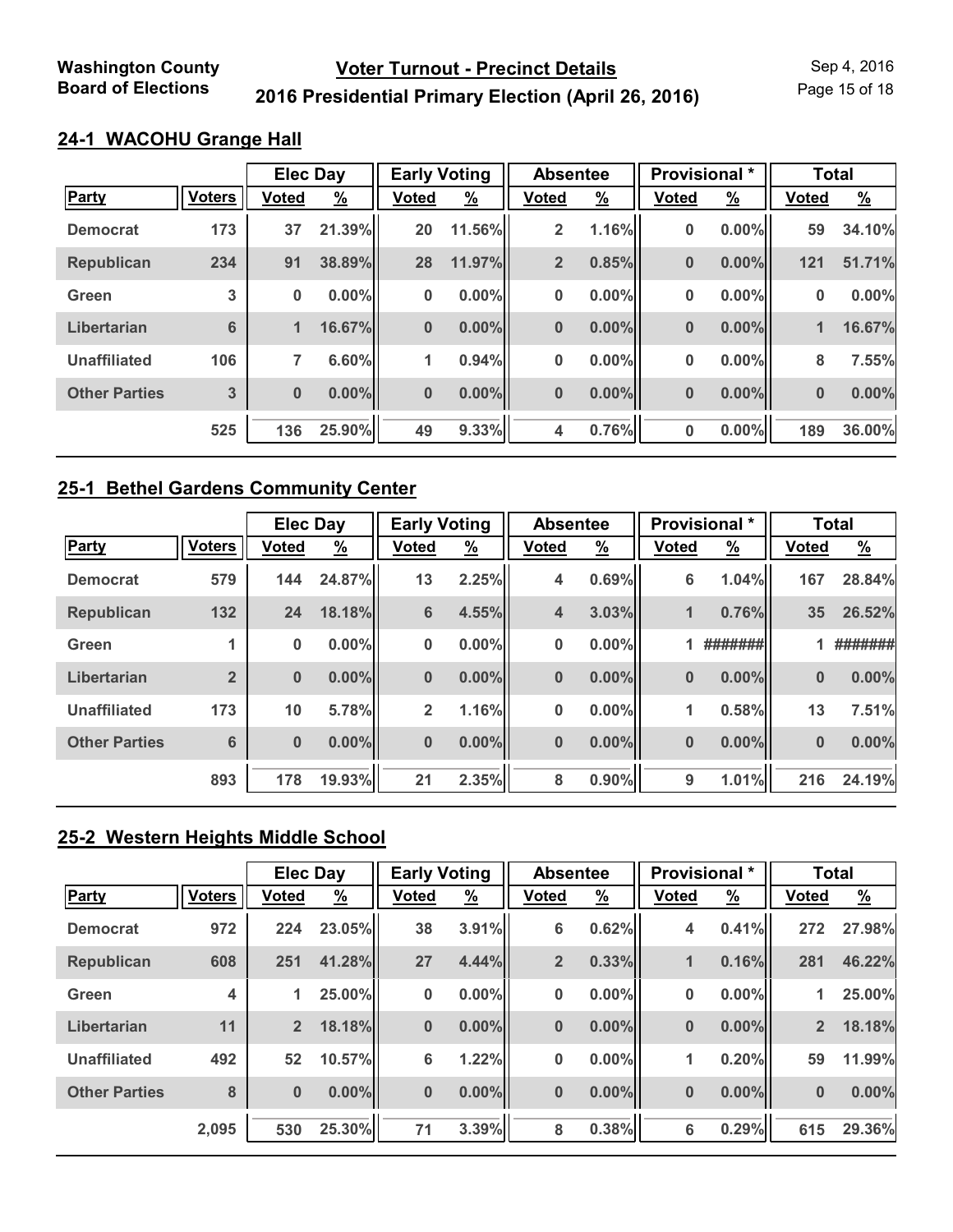Page 16 of 18

## **2016 Presidential Primary Election (April 26, 2016)**

| 25-3 Salem Avenue Elementary School |  |
|-------------------------------------|--|
|                                     |  |

|                      |               | <b>Elec Day</b> |               | <b>Early Voting</b> |               | <b>Absentee</b> |               | Provisional * |               | <b>Total</b> |               |
|----------------------|---------------|-----------------|---------------|---------------------|---------------|-----------------|---------------|---------------|---------------|--------------|---------------|
| Party                | <b>Voters</b> | <b>Voted</b>    | $\frac{9}{6}$ | <b>Voted</b>        | $\frac{9}{6}$ | <b>Voted</b>    | $\frac{9}{6}$ | <b>Voted</b>  | $\frac{9}{6}$ | <b>Voted</b> | $\frac{9}{6}$ |
| <b>Democrat</b>      | 31            | 10              | 32.26%        | $\overline{2}$      | 6.45%         | 0               | $0.00\%$      | 4             | 12.90%        | 16           | 51.61%        |
| <b>Republican</b>    | 40            | 13              | 32.50%        | 3                   | 7.50%         | $\bf{0}$        | $0.00\%$      | $\mathbf{1}$  | 2.50%         | 17           | 42.50%        |
| Green                | $\bf{0}$      | $\bf{0}$        | $0.00\%$      | $\bf{0}$            | $0.00\%$      | 0               | $0.00\%$      | 0             | $0.00\%$      | $\bf{0}$     | 0.00%         |
| Libertarian          | $\bf{0}$      | $\bf{0}$        | $0.00\%$      | $\bf{0}$            | 0.00%         | $\mathbf 0$     | $0.00\%$      | $\bf{0}$      | $0.00\%$      | $\bf{0}$     | 0.00%         |
| <b>Unaffiliated</b>  | 23            | $\mathbf{3}$    | 13.04%        | 0                   | $0.00\%$      | 0               | $0.00\%$      | 0             | $0.00\%$      | $\mathbf{3}$ | 13.04%        |
| <b>Other Parties</b> |               | $\bf{0}$        | $0.00\%$      | $\bf{0}$            | $0.00\%$      | $\bf{0}$        | $0.00\%$      | $\bf{0}$      | $0.00\%$      | $\bf{0}$     | 0.00%         |
|                      | 95            | 26              | 27.37%        | 5                   | 5.26%         | $\bf{0}$        | $0.00\%$      | 5             | 5.26%         | 36           | 37.89%        |

#### **25-4 Salem Avenue Elementary School**

|                      |               | <b>Elec Day</b> |          | <b>Early Voting</b> |               | <b>Absentee</b> |               | <b>Provisional</b> * |               | <b>Total</b> |               |
|----------------------|---------------|-----------------|----------|---------------------|---------------|-----------------|---------------|----------------------|---------------|--------------|---------------|
| Party                | <b>Voters</b> | <b>Voted</b>    | <u>%</u> | <b>Voted</b>        | $\frac{9}{6}$ | <b>Voted</b>    | $\frac{9}{6}$ | <b>Voted</b>         | $\frac{9}{6}$ | <b>Voted</b> | $\frac{9}{6}$ |
| <b>Democrat</b>      | 904           | 243             | 26.88%   | 51                  | 5.64%         | 5               | 0.55%         | 10                   | 1.11%         | 309          | 34.18%        |
| <b>Republican</b>    | 602           | 228             | 37.87%   | 30                  | 4.98%         | $\overline{2}$  | 0.33%         | 3                    | 0.50%         | 263          | 43.69%        |
| Green                | 4             | 0               | $0.00\%$ | $\bf{0}$            | 0.00%         | 0               | $0.00\%$      | 0                    | $0.00\%$      | 0            | 0.00%         |
| Libertarian          | 10            | 3               | 30.00%   | $\bf{0}$            | $0.00\%$      | $\bf{0}$        | $0.00\%$      | $\bf{0}$             | $0.00\%$      | 3            | 30.00%        |
| <b>Unaffiliated</b>  | 367           | 39              | 10.63%   | 7                   | 1.91%         | 0               | $0.00\%$      | $\overline{2}$       | 0.54%         | 48           | 13.08%        |
| <b>Other Parties</b> | 5             | $\bf{0}$        | $0.00\%$ | 1                   | 20.00%        | $\bf{0}$        | $0.00\%$      | $\bf{0}$             | $0.00\%$      | 1            | 20.00%        |
|                      | 1,892         | 513             | 27.11%   | 89                  | 4.70%         | 7               | 0.37%         | 15                   | 0.79%         | 624          | 32.98%        |

## **26-1 St. Joseph Catholic Church Ctr.**

|                      | <b>Elec Day</b> |                | <b>Early Voting</b> |              | <b>Absentee</b> |              | Provisional * |                | <b>Total</b>  |                |               |
|----------------------|-----------------|----------------|---------------------|--------------|-----------------|--------------|---------------|----------------|---------------|----------------|---------------|
| <b>Party</b>         | <b>Voters</b>   | <b>Voted</b>   | $\frac{9}{6}$       | <b>Voted</b> | $\frac{9}{6}$   | <b>Voted</b> | $\frac{9}{6}$ | <b>Voted</b>   | $\frac{9}{6}$ | <b>Voted</b>   | $\frac{9}{6}$ |
| <b>Democrat</b>      | 1,077           | 342            | 31.75%              | 45           | 4.18%           | 18           | 1.67%         | 8              | 0.74%         | 413            | 38.35%        |
| <b>Republican</b>    | 1,314           | 566            | 43.07%              | 69           | 5.25%           | 12           | 0.91%         | $\overline{7}$ | 0.53%         | 654            | 49.77%        |
| Green                | 8               | $\bf{0}$       | $0.00\%$            | 0            | $0.00\%$        | 0            | 0.00%         | $\mathbf{1}$   | 12.50%        | 1              | 12.50%        |
| Libertarian          | 19              | $\overline{2}$ | 10.53%              | $\bf{0}$     | $0.00\%$        | $\bf{0}$     | 0.00%         | $\bf{0}$       | $0.00\%$      | 2 <sup>2</sup> | 10.53%        |
| <b>Unaffiliated</b>  | 597             | 70             | 11.73%              | 1            | 0.17%           | 0            | 0.00%         | $\overline{2}$ | 0.34%         | 73             | 12.23%        |
| <b>Other Parties</b> | 5               | $\bf{0}$       | $0.00\%$            | 1            | 20.00%          | $\bf{0}$     | $0.00\%$      | $\bf{0}$       | $0.00\%$      | 1              | 20.00%        |
|                      | 3,020           | 980            | 32.45%              | 116          | 3.84%           | 30           | 0.99%         | 18             | 0.60%         | 1,144          | 37.88%        |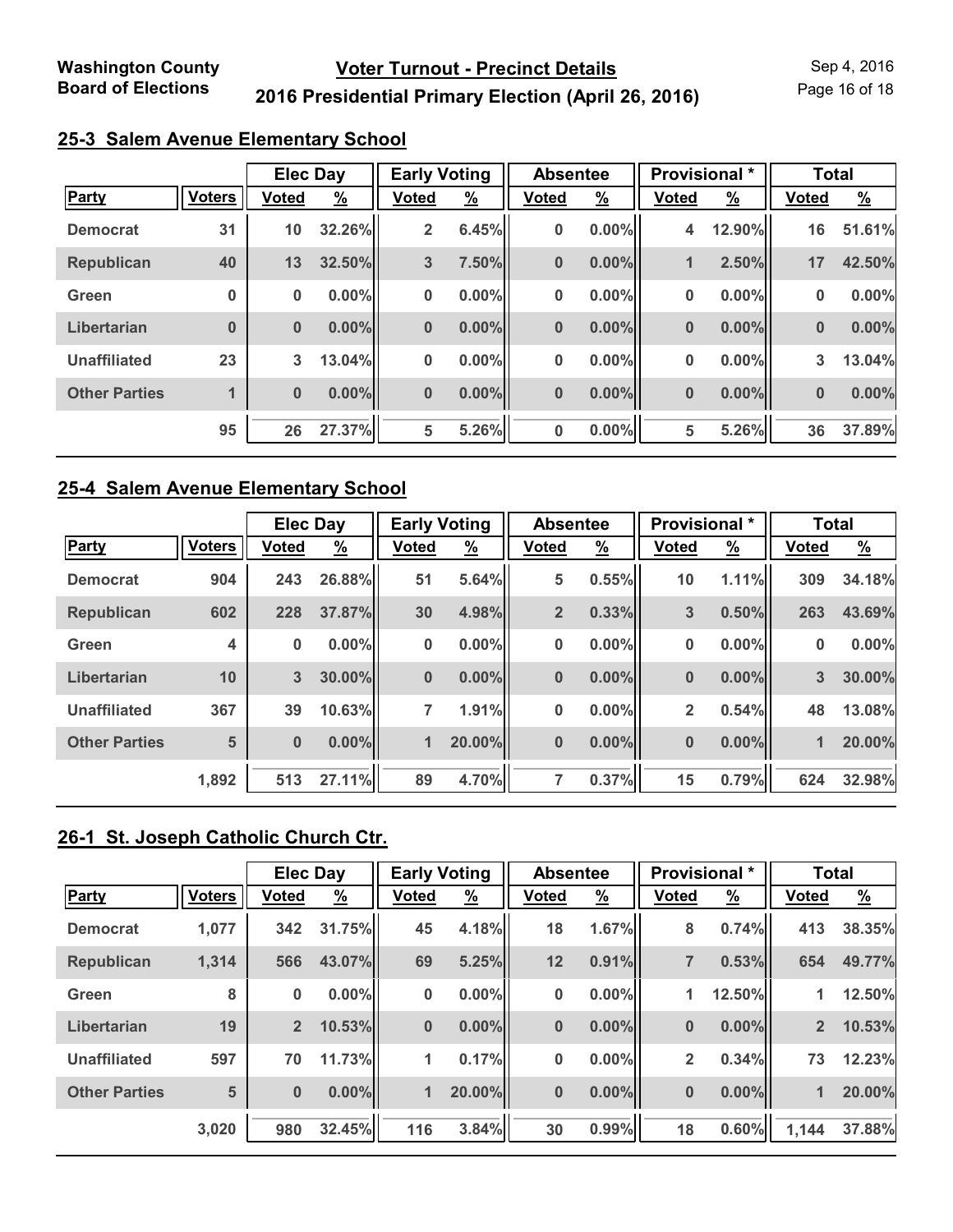Page 17 of 18

## **2016 Presidential Primary Election (April 26, 2016)**

### **26-2 Lincolnshire Elementary School**

|                      |                         | <b>Elec Day</b> |               | <b>Early Voting</b> |               | <b>Absentee</b> |               | <b>Provisional</b> * |               | <b>Total</b> |               |
|----------------------|-------------------------|-----------------|---------------|---------------------|---------------|-----------------|---------------|----------------------|---------------|--------------|---------------|
| Party                | <b>Voters</b>           | <b>Voted</b>    | $\frac{9}{6}$ | <b>Voted</b>        | $\frac{9}{6}$ | <b>Voted</b>    | $\frac{9}{6}$ | <b>Voted</b>         | $\frac{9}{6}$ | <b>Voted</b> | $\frac{9}{6}$ |
| <b>Democrat</b>      | 691                     | 270             | 39.07%        | 27                  | 3.91%         | 8               | 1.16%         | 2                    | 0.29%         | 307          | 44.43%        |
| <b>Republican</b>    | 804                     | 342             | 42.54%        | 49                  | 6.09%         | 5               | 0.62%         | 10                   | 1.24%         | 406          | 50.50%        |
| Green                | $\overline{\mathbf{4}}$ | 1               | 25.00%        | 0                   | $0.00\%$      | $\pmb{0}$       | 0.00%         | 0                    | $0.00\%$      | 1            | 25.00%        |
| Libertarian          | 9                       | $\bf{0}$        | $0.00\%$      | $\bf{0}$            | $0.00\%$      | $\bf{0}$        | $0.00\%$      | $\bf{0}$             | 0.00%         | $\bf{0}$     | 0.00%         |
| <b>Unaffiliated</b>  | 363                     | 26              | 7.16%         | 3                   | 0.83%         | 0               | 0.00%         | 18                   | 4.96%         | 47           | 12.95%        |
| <b>Other Parties</b> | $\overline{7}$          | $\bf{0}$        | $0.00\%$      | 2 <sup>2</sup>      | 28.57%        | $\bf{0}$        | $0.00\%$      | $\mathbf{1}$         | 14.29%        | 3            | 42.86%        |
|                      | 1,878                   | 639             | 34.03%        | 81                  | 4.31%         | 13              | 0.69%         | 31                   | 1.65%         | 764          | 40.68%        |

#### **26-3 Valley Grace Brethren Church**

|                      |               | <b>Elec Day</b> |          | <b>Early Voting</b> |               | <b>Absentee</b> |               | Provisional *   |               | <b>Total</b>            |          |
|----------------------|---------------|-----------------|----------|---------------------|---------------|-----------------|---------------|-----------------|---------------|-------------------------|----------|
| <b>Party</b>         | <b>Voters</b> | <b>Voted</b>    | <u>%</u> | <b>Voted</b>        | $\frac{9}{6}$ | <b>Voted</b>    | $\frac{9}{6}$ | <b>Voted</b>    | $\frac{9}{6}$ | <b>Voted</b>            | <u>%</u> |
| <b>Democrat</b>      | 807           | 318             | 39.41%   | 36                  | 4.46%         | 43              | 5.33%         | 7               | 0.87%         | 404                     | 50.06%   |
| <b>Republican</b>    | 1,143         | 511             | 44.71%   | 56                  | 4.90%         | 48              | 4.20%         | $6\phantom{1}6$ | 0.52%         | 621                     | 54.33%   |
| Green                |               | 0               | $0.00\%$ | $\bf{0}$            | $0.00\%$      | 0               | $0.00\%$      | $\mathbf{1}$    | 14.29%        | 1                       | 14.29%   |
| Libertarian          | 8             | $\overline{4}$  | 50.00%   | $\bf{0}$            | $0.00\%$      | $\bf{0}$        | $0.00\%$      | $\bf{0}$        | $0.00\%$      | $\overline{\mathbf{4}}$ | 50.00%   |
| <b>Unaffiliated</b>  | 461           | 48              | 10.41%   | 3                   | 0.65%         | 4               | 0.87%         | 7               | 1.52%         | 62                      | 13.45%   |
| <b>Other Parties</b> | 12            | $\mathbf{1}$    | 8.33%    | $\bf{0}$            | $0.00\%$      | $\overline{3}$  | 25.00%        | $\bf{0}$        | $0.00\%$      | $\overline{\mathbf{4}}$ | 33.33%   |
|                      | 2,438         | 882             | 36.18%   | 95                  | 3.90%         | 98              | 4.02%         | 21              | 0.86%         | 1,096                   | 44.95%   |

## **27-1 Fountaindale Elementary School**

|                      |               | <b>Elec Day</b> |          | <b>Early Voting</b> |               | <b>Absentee</b> |               | Provisional * |          | <b>Total</b> |               |  |
|----------------------|---------------|-----------------|----------|---------------------|---------------|-----------------|---------------|---------------|----------|--------------|---------------|--|
| <b>Party</b>         | <b>Voters</b> | <b>Voted</b>    | <u>%</u> | <b>Voted</b>        | $\frac{9}{6}$ | <b>Voted</b>    | $\frac{9}{6}$ | <b>Voted</b>  | <u>%</u> | <b>Voted</b> | $\frac{9}{6}$ |  |
| <b>Democrat</b>      | 734           | 312             | 42.51%   | 59                  | 8.04%         | 15              | 2.04%         | 5             | 0.68%    | 391          | 53.27%        |  |
| <b>Republican</b>    | 1,294         | 646             | 49.92%   | 95                  | 7.34%         | 24              | 1.85%         | 5             | 0.39%    | 770          | 59.51%        |  |
| Green                | 8             | 0               | $0.00\%$ | $\bf{0}$            | $0.00\%$      | 0               | 0.00%         | 0             | $0.00\%$ | $\bf{0}$     | 0.00%         |  |
| Libertarian          | 17            | $\blacksquare$  | 5.88%    | $\bf{0}$            | $0.00\%$      | $\bf{0}$        | $0.00\%$      | $\bf{0}$      | $0.00\%$ | 1            | 5.88%         |  |
| <b>Unaffiliated</b>  | 469           | 48              | 10.23%   | 6                   | 1.28%         | 0               | 0.00%         | 7             | 1.49%    | 61           | 13.01%        |  |
| <b>Other Parties</b> | 5             | $\bf{0}$        | $0.00\%$ | $\bf{0}$            | $0.00\%$      | $\bf{0}$        | $0.00\%$      | $\bf{0}$      | $0.00\%$ | $\bf{0}$     | 0.00%         |  |
|                      | 2,527         | 1,007           | 39.85%   | 160                 | 6.33%         | 39              | 1.54%         | 17            | 0.67%    | 1,223        | 48.40%        |  |